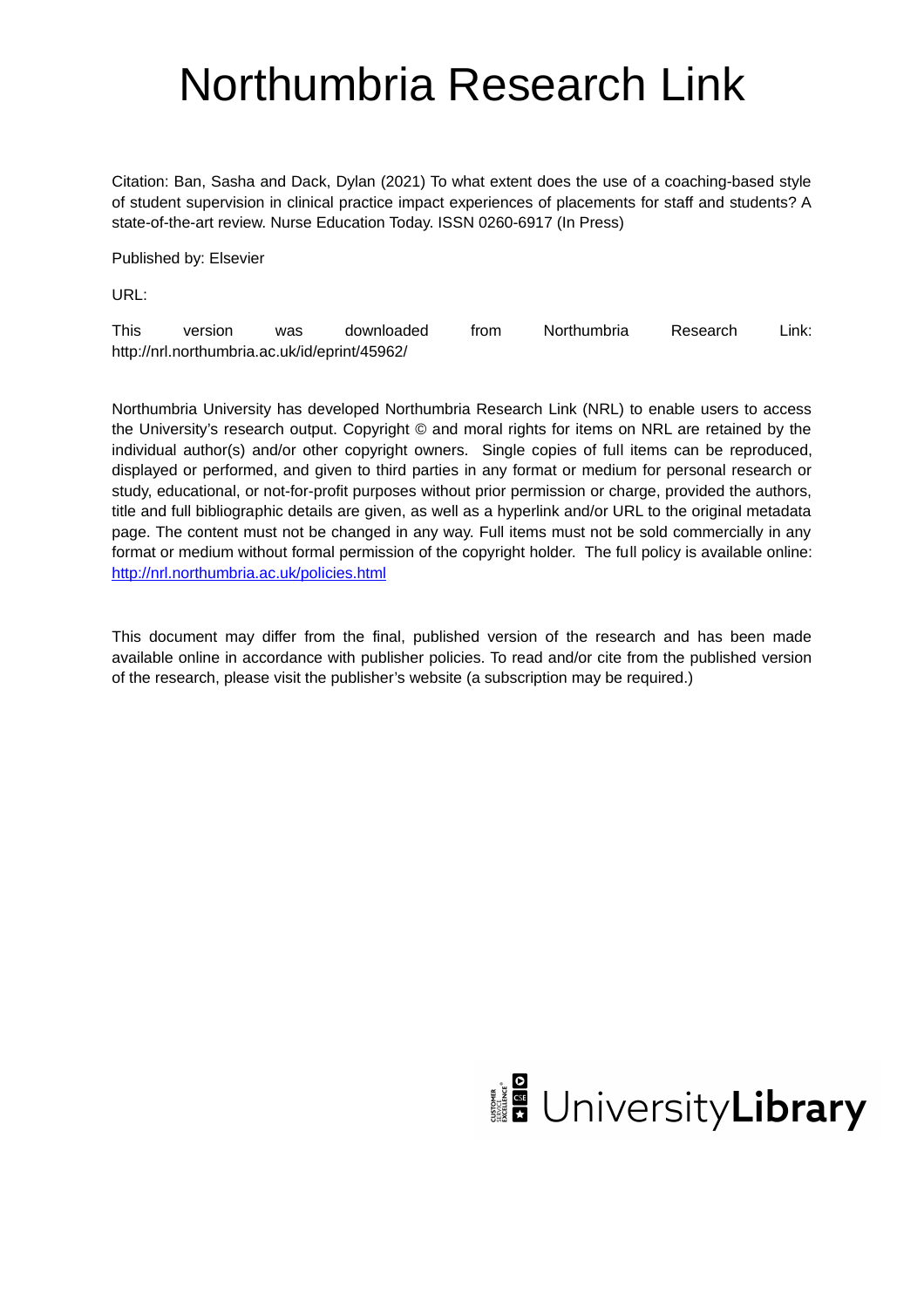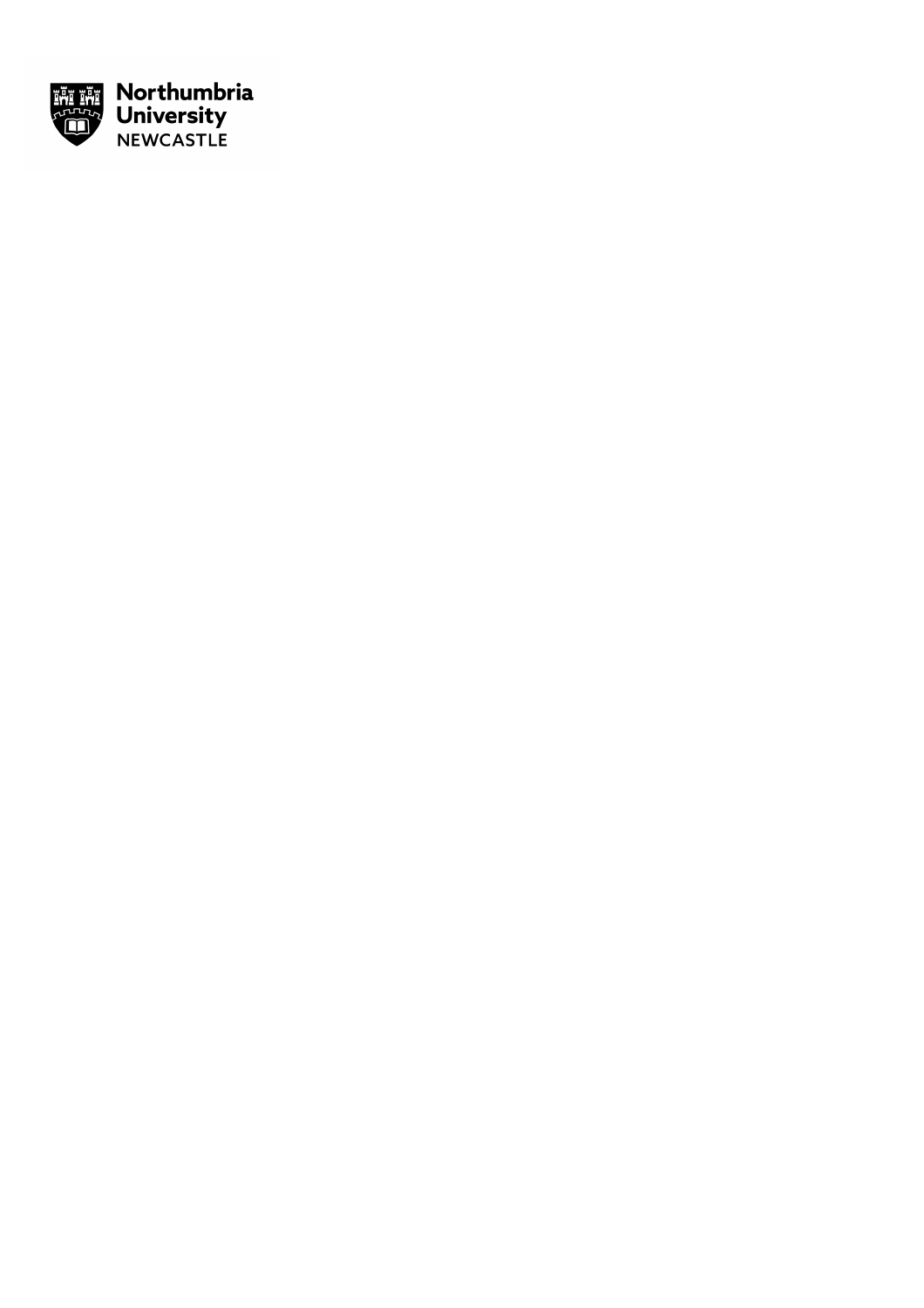# **Abstract**

# **Background**

The one-to-one style of mentorship of pre-registration nursing students has been identified across the globe as not always fulfilling the requirements of the profession or the individual. In recent years, there has been a move toward a coaching-based style of student supervision. This shift in supervision is welcomed by regulatory bodies and is supported in the UK by the NMC (2018).

# **Methodology**

A structured state-of-the-art review was used to assess the impact of a coaching-based style of student supervision on staff and students' experiences of clinical placements. 14 papers, published between 2007 and 2020 were reviewed, and data was extracted using thematic analysis

# **Findings**

Three themes were established; a, the relationship between students and registered staff in clinical practice, b, student autonomy and c, change management.

## **Conclusion**

The use of a coaching style of student supervision is widely beneficial to nursing culture. The enhanced quality of the working relationship between staff and students serves to create more autonomous, critical, and skilled staff nurses in the future.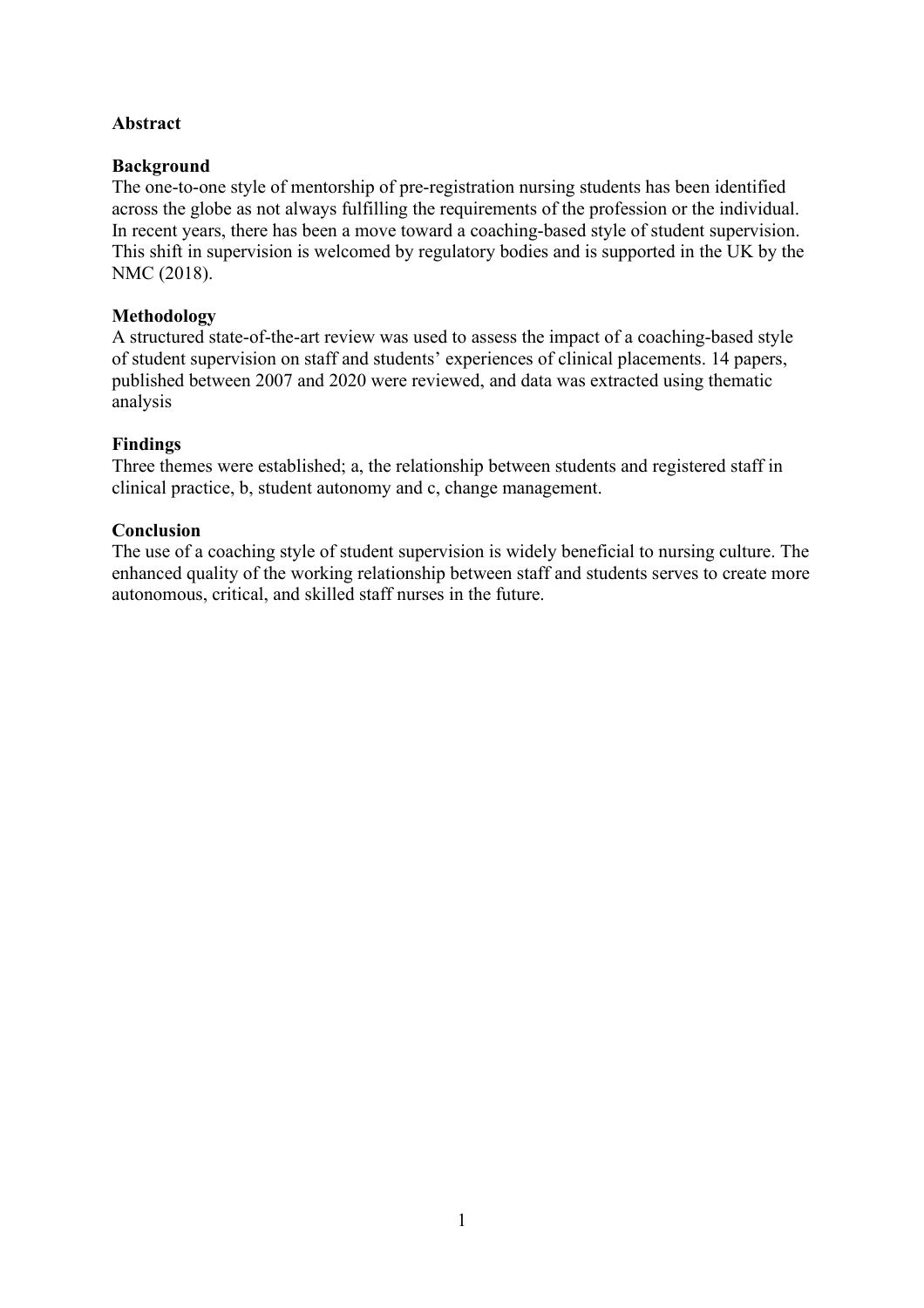#### **Introduction**

Recent reports highlight shortcomings in the one-to-one style of pre-registration student mentoring, referring to staff burden when mentoring students, collusion, and challenges in failing students (Cavendish, 2013; Bennett and McGowen, 2014; Bhurtun et al., 2019). Student satisfaction, whilst on placement, is linked to feeling like a valued member of the team, as well as the availability of varied and relevant learning opportunities (Jokelainen et al., 2011). This was highlighted by a Royal College of Nursing report (RCN, 2015) expressing concerns regarding the current format of mentorship for pre-registration nurses in the UK (RCN, 2015). This is supported by a national review of nurse education in the UK undertaken by Willis (2012). The report recommended that the Nursing Midwifery Council (NMC) move away from the one-to-one style of student supervision and instead, adopt a means of mentorship centred around the coaching based Collaborative Learning in Practice (CLiP) approach (University of East Anglia, 2014).

The coaching approach allows students to work toward undertaking the direct care of patients with the supervision of registered staff, subsequently learning skills of management and leadership much earlier on in their programme. This model suggests that students feel more empowered, learn to practice safely, use their initiative, and refer to evidence-based practice more readily (Underwood et al., 2019). The emphasis is placed on students taking a more proactive role in their education, with registered staff ensuring they are guided in their learning, rather than having knowledge and teaching simply delivered to them (Narayanasamy and Penney, 2014). Table 1 highlights the roles within this model of supervision within practice.

**Table 1 Insert** Glossary of terms used within Coaching Model of Supervision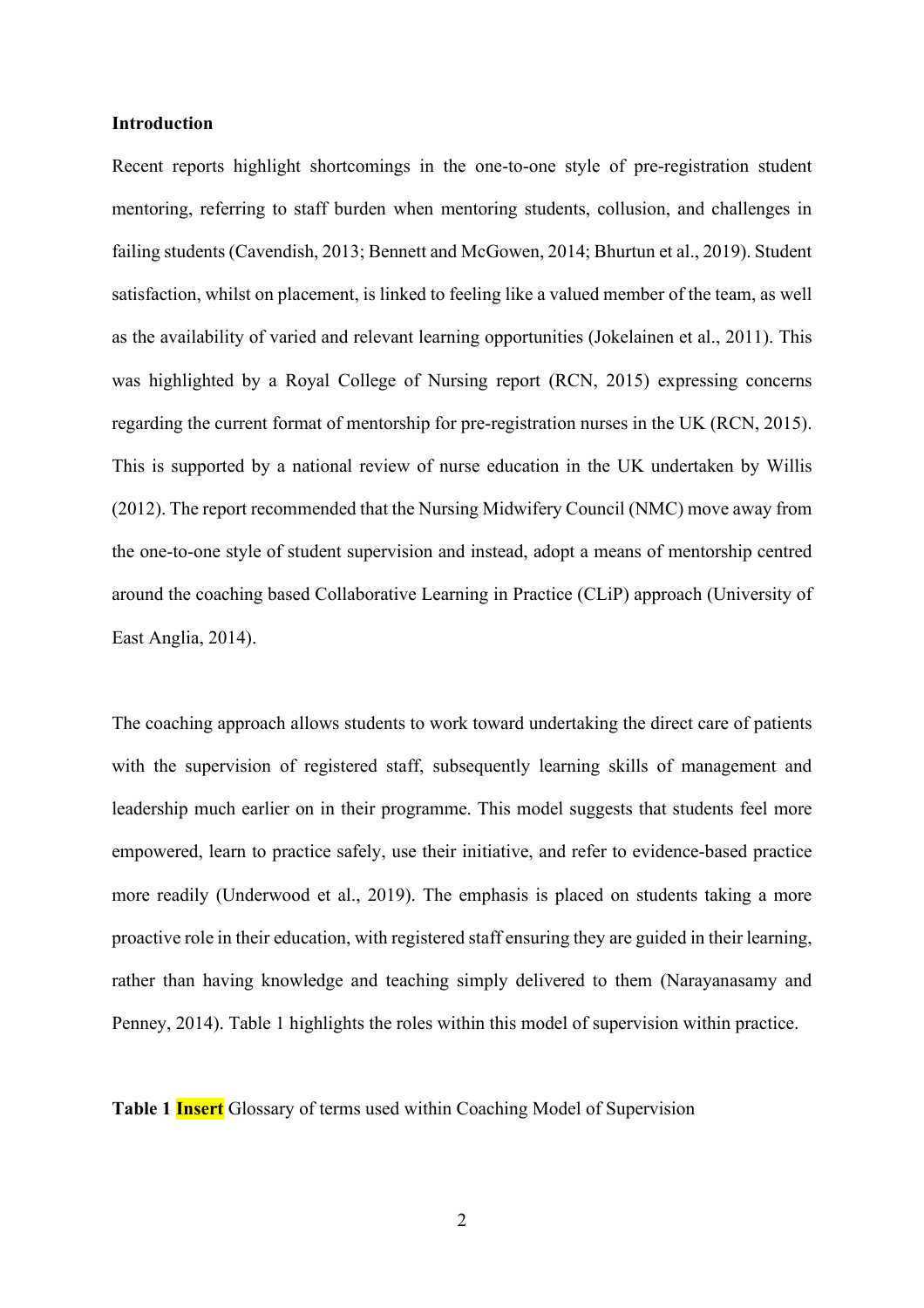As an example, Health Education England (2016) discuss the CLiP approach which involves the allocation of up to 22 students (fewer when appropriate) to a practice placement setting, utilising the coaching method. It is then advised that students are separated into small groups of up to 3, from all year groups, under the supervision of a coach, to deliver holistic care to their patients (Lobo, Arthur and Lattimer, 2014). This includes essential clinical skills, documentation, and ward rounds amongst other skills. In this environment, students can follow their patient's 'journey', by visiting specialist bays, observing theatre cases, and partaking in specialised treatments, thus expanding their knowledge and experience.

#### **Methodology**

This study uses a State-of-the-Art literature review methodology to synthesise the evidence, it brings together qualitative and quantitative research that have a shared focus (Grant and Booth, 2009). When establishing the focus within a State-of-the-Art Review, it is important to consider its searchability in relation to the evidence-base (Cronin, Ryan, and Coughlan, 2008; Grant and Booth, 2009). Avoiding topics of too broad, or indeed too specific a nature, is an effective means of avoiding too many or too limited search results (Riva et al., 2012; Stern et al., 2014). Richardson et al. (1995) recommend the use of their four-stage process to enable the formulation of precise and searchable terms, utilising four key aspects; the patient/problem (P); the intervention/exposure (I); the comparison intervention/exposure (C), if appropriate; and the outcome (O), forming the PICO tool (Table 2).

#### **Insert Table 2 here**

As seen in Table 3, search terms were generated using the PICO tool and were applied to the Cumulative Index to Nursing and Allied Health Literature (CINAHL). Morgan (2018) states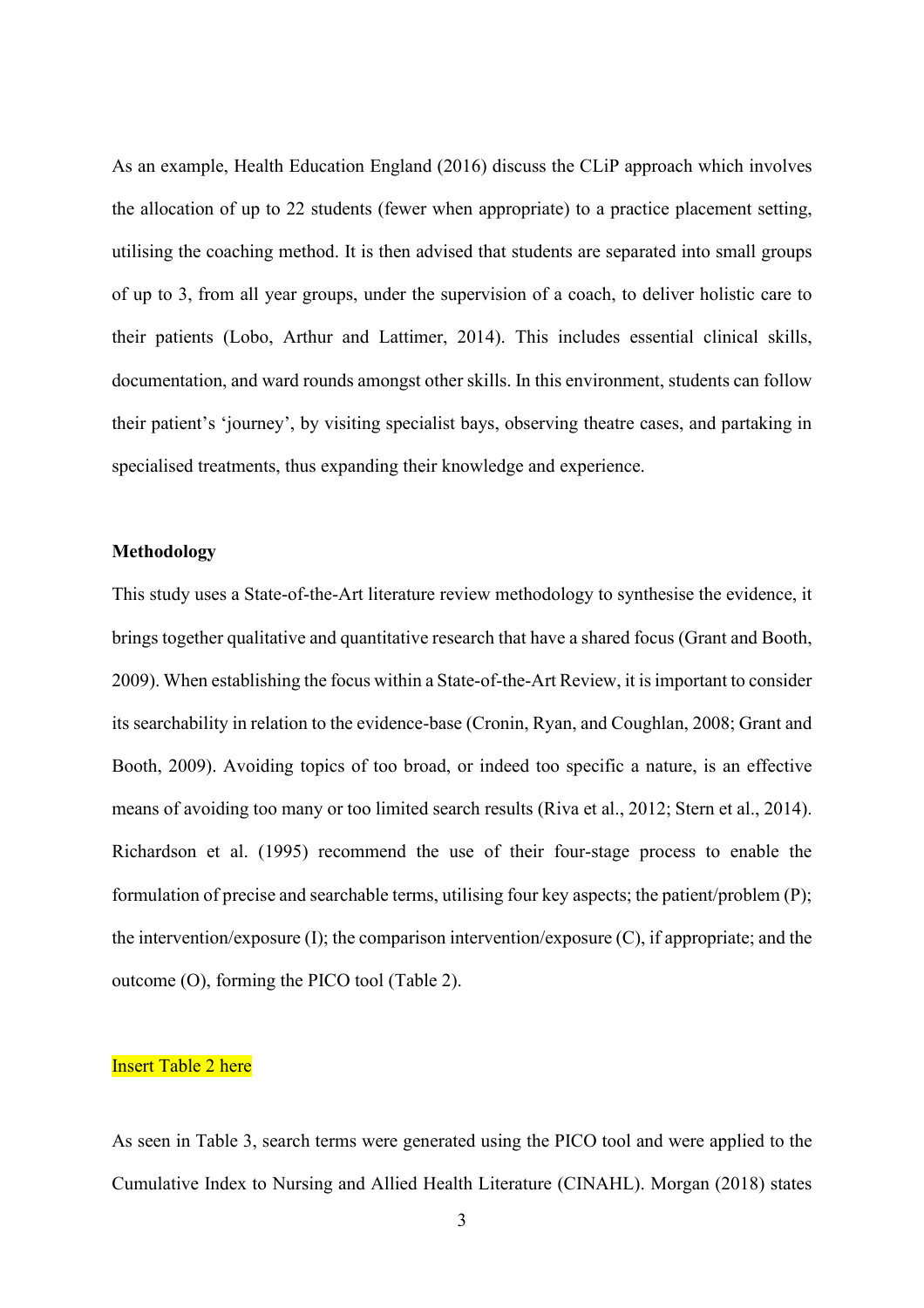that CINAHL contains references from over 3000, biomedicine and healthcare journals utilising almost 4 million records dating back to 1971; an eclectic collection which justifies the use of CINAHL in gathering evidence for this review.

#### Insert table 3 here

The application of exclusion and inclusion criteria for search engines provides a clear guideline as to the standards and specific of research that will be used in a literature review (Abrami, Cohen, & d'Apollonia, 1988). In this instance, the use of a filter to only include search results from 2007 to 2020, and a filter to exclude results from outside the UK and Ireland garnered 40 results, of which, following the removal of duplicates, 7 were relevant. More evidence was gathered through the searching of reference lists and an element of handsearching.

#### **Findings**

As there was a noteworthy limitation of high-quality evidence on the use of coaching as a means of student supervision in the initial search, a pragmatic approach was adopted to ensure this review could be completed. Therefore, the use of single case studies, expert editorials and background papers have been utilised despite the methodological quality being somewhat diminished, this is aligned with a State of the Art methodological process (Grant and Booth, 2009).

From these papers, thematic analysis was used to obtain data and identify three central themes:

- the relationship between students and registered staff in clinical practice.
- student autonomy whilst in clinical practice.
- change management.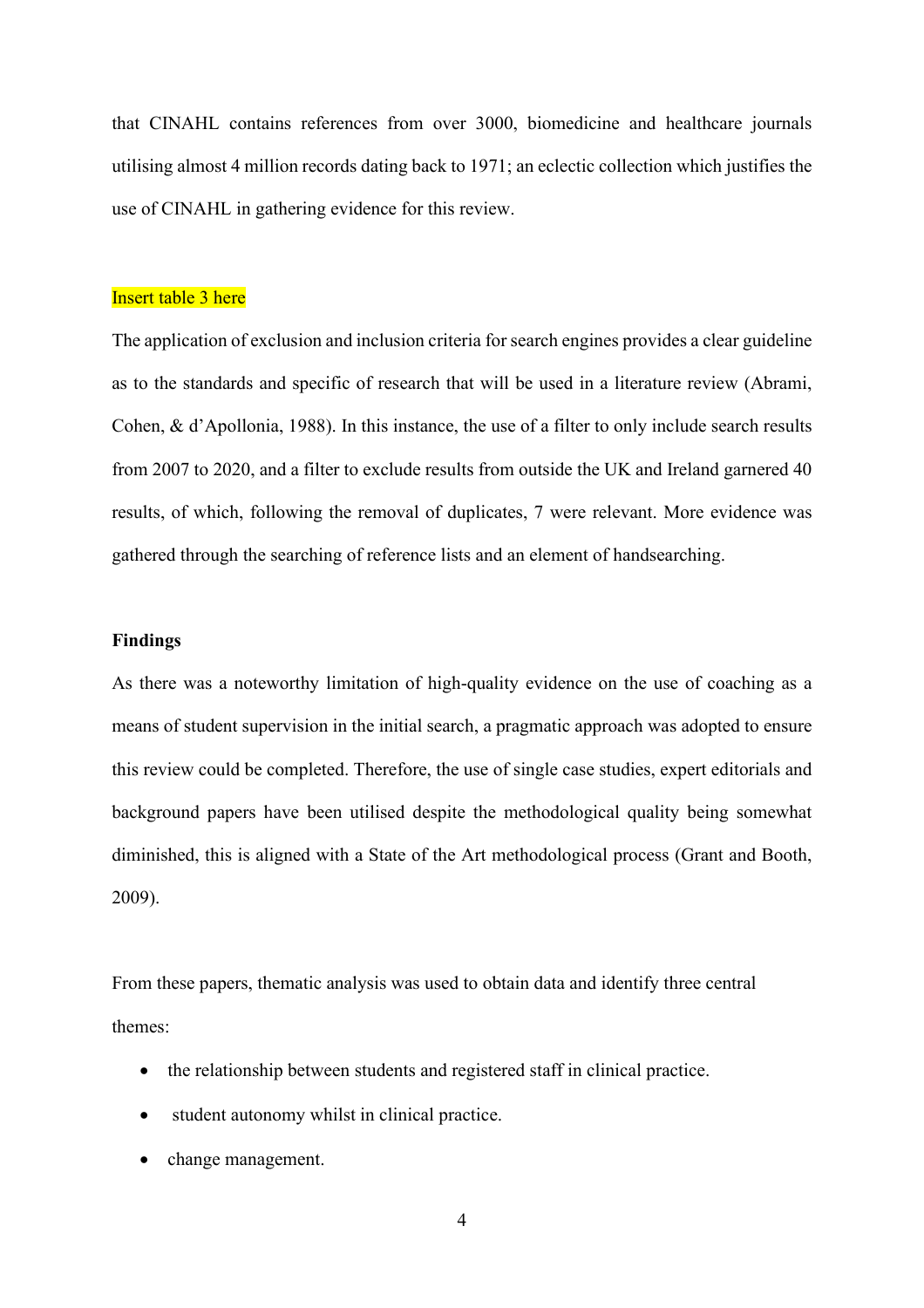Insert Table 4 here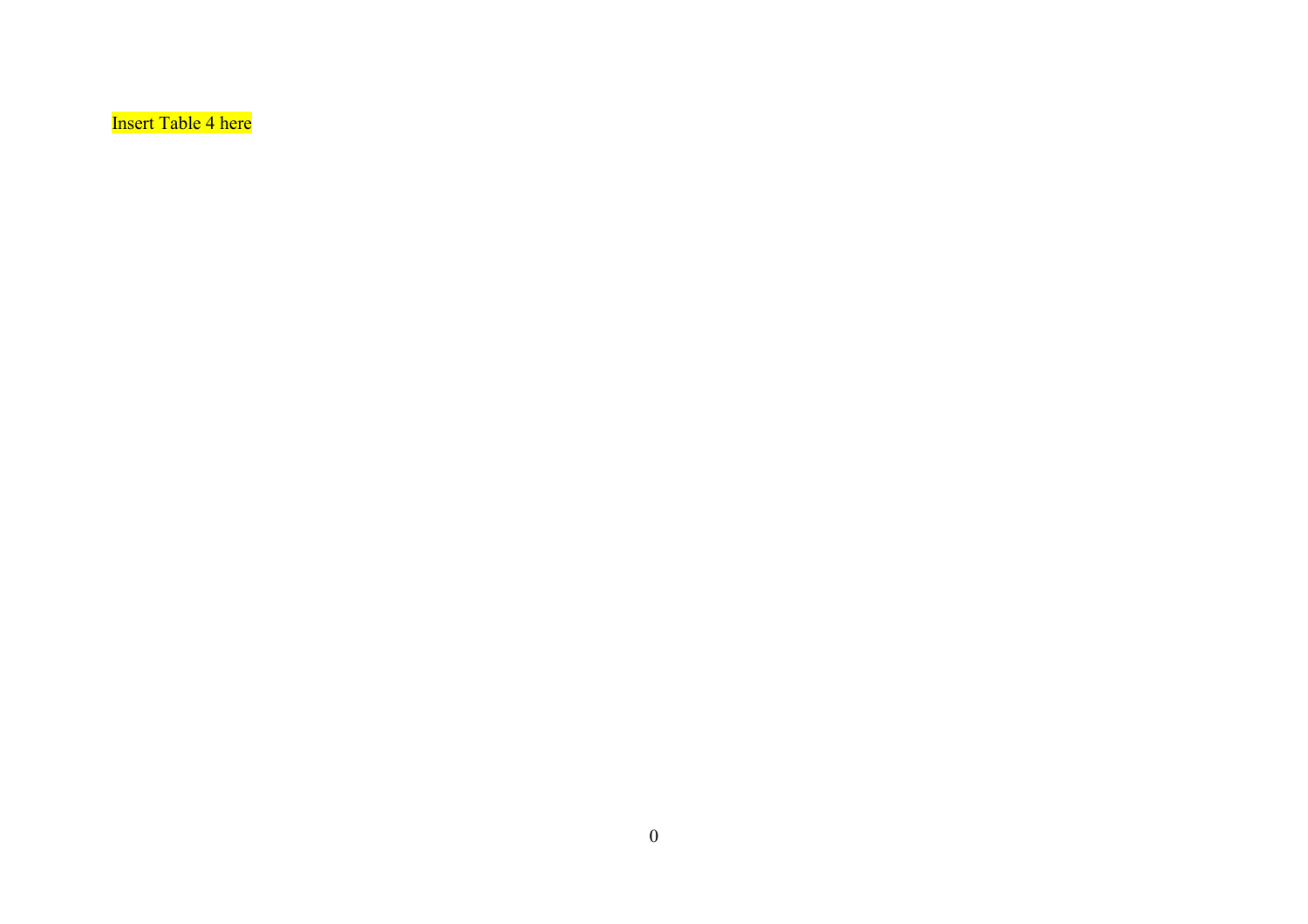# **The impact of coaching styles of student supervision on the relationship between students and registered staff in clinical practice**

Student perceptions of their clinical learning environments are improved by positive relationships between pre-registration nurses and registered staff, as described by Levett-Jones et al, (2009). This is supported by Irwin, Bliss and Poole (2018) (Table 4) who note that an interpersonal relationship is key to facilitating students' learning in clinical practice and ensuring effective co-operation between supervisors and students, enhancing the autonomy of nursing students. Rowbotham and Owen (2015) acknowledge that supervisors are essential to the functioning of this relationship, and should support students by offering suggestions for improvement, identify strengths and limitation, communicate expectations, give positive reinforcement, and correct, without belittling. Nursing education has, however, placed emphasis on the role of students in this relationship, placing a focus on student independence and promoting students being active participants in the mentoring relationship (Andrews and Chilton, 2000).

Research by Lobo et al. (2014) (Table 4) reports that prior to a trial of the CLiP style of student supervision, nurses had previously described students as being a 'burden' and express apprehension towards working with them. Perry, Henderson and Grealish (2018) (Table 4) explain this-staff have enough to worry about with the increasing acuity of patients and limited staffing. Similar issues have been found with nursing preceptorship, with studies showing that 15% of newly qualified staff did not value preceptorship citing that patronisation, preceptors lacking motivation and preceptors feeling unable to refuse preceptorship contributed to a reduced quality in the preceptor/preceptee relationship (Irwin, Bliss and Poole, 2018).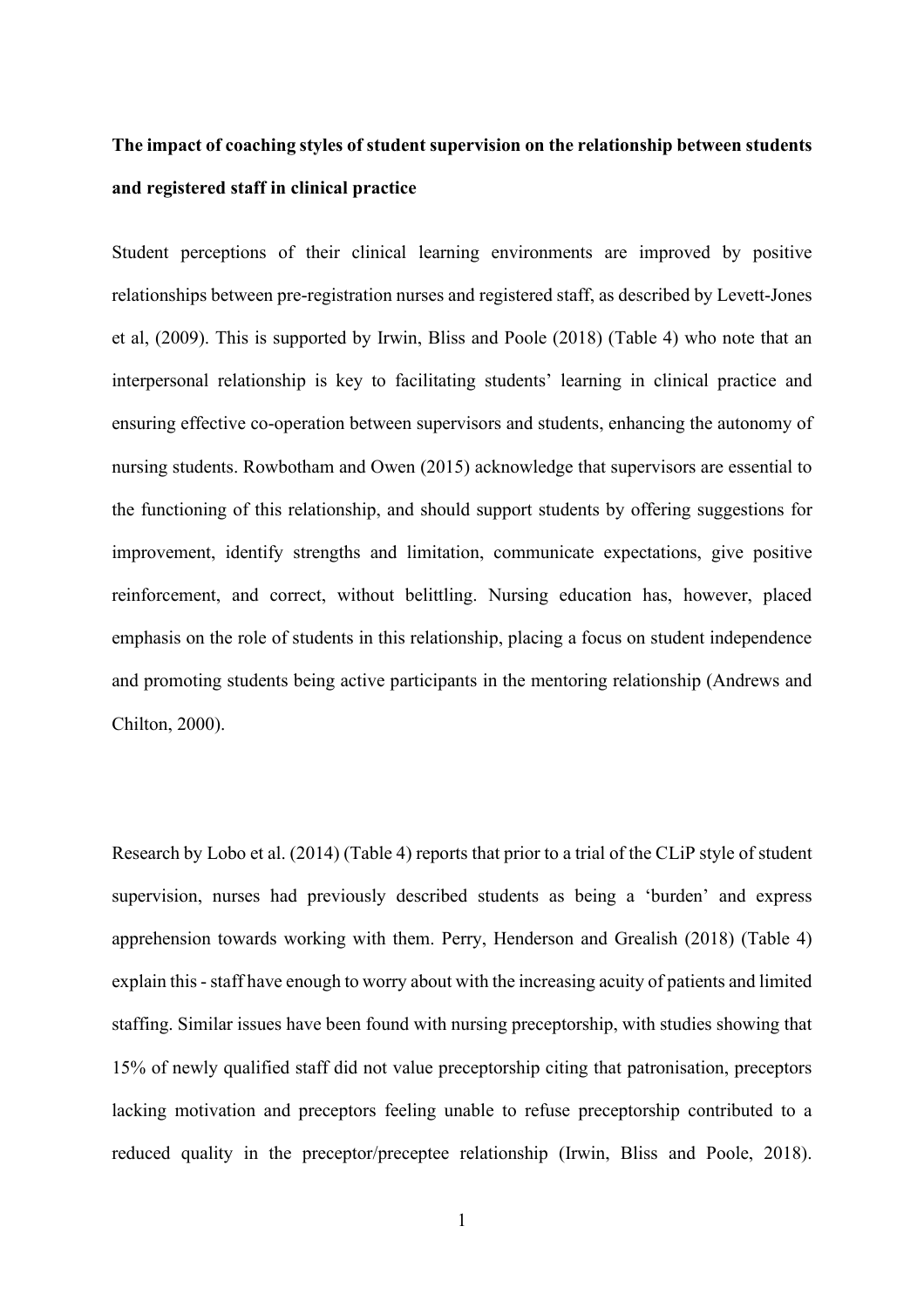Interestingly, participants in this study believed that using multiple preceptors, as CLiP does with supervisors and students, would reduce personality issues in the relationship and expose the preceptee to a wider view of practice due to the increased flexibility of the working relationship between students and supervisors.

In a comparison between one-to-one, two-to-one and three-to-one mentorship, it was found that one-to-one placements offer more opportunities to observe students and provide more individualised feedback (Martin et al., 2004), experiences which, as previously discussed, work toward building an enhanced relationship between the student and educator (Rowbotham and Owen, 2015). There is, however, a view that the interpersonal relationship seen in some cases of one-to-one mentoring has made it difficult to assess students effectively. Bennett and McGowen (2014) recognise that there is a culture of mentors 'failing to fail' due to building strong interpersonal relationships with students. The concept of 'failing to fail' in nurse education was first discussed following a grounded theory research study conducted by Duffy (2003). This initial study highlighted that assessors could be reluctant to fail students despite insufficiencies in their competence (Duffy, 2003). This is attributed, in part, to staff feelings of guilt owing to a lack of sufficient time spent with students due to staff shortages and work pressures (Duffy, 2004; Duffy and Hardicre, 2007a: Duffy and Hardicre, 2007b). These claims are affirmed by Health Education England (2016) (Table 4) who note that 67% of staff find that due to the demands of 1:1 mentoring as registered practitioners, they do not have time to complete practice assessment documentation to the extent they feel is needed.

A case study by Health Education England (2016) demonstrates that CLiP can alleviate the pressure on practice supervisors by creating the separate role of practice assessor; this increase in staff involved in the education of students releases supervisors of the constant responsibility of overseeing students, leaving them with more time to complete student documentation during work hours. Underwood et al. (2019) (Table 4). developed on this point by stating that due to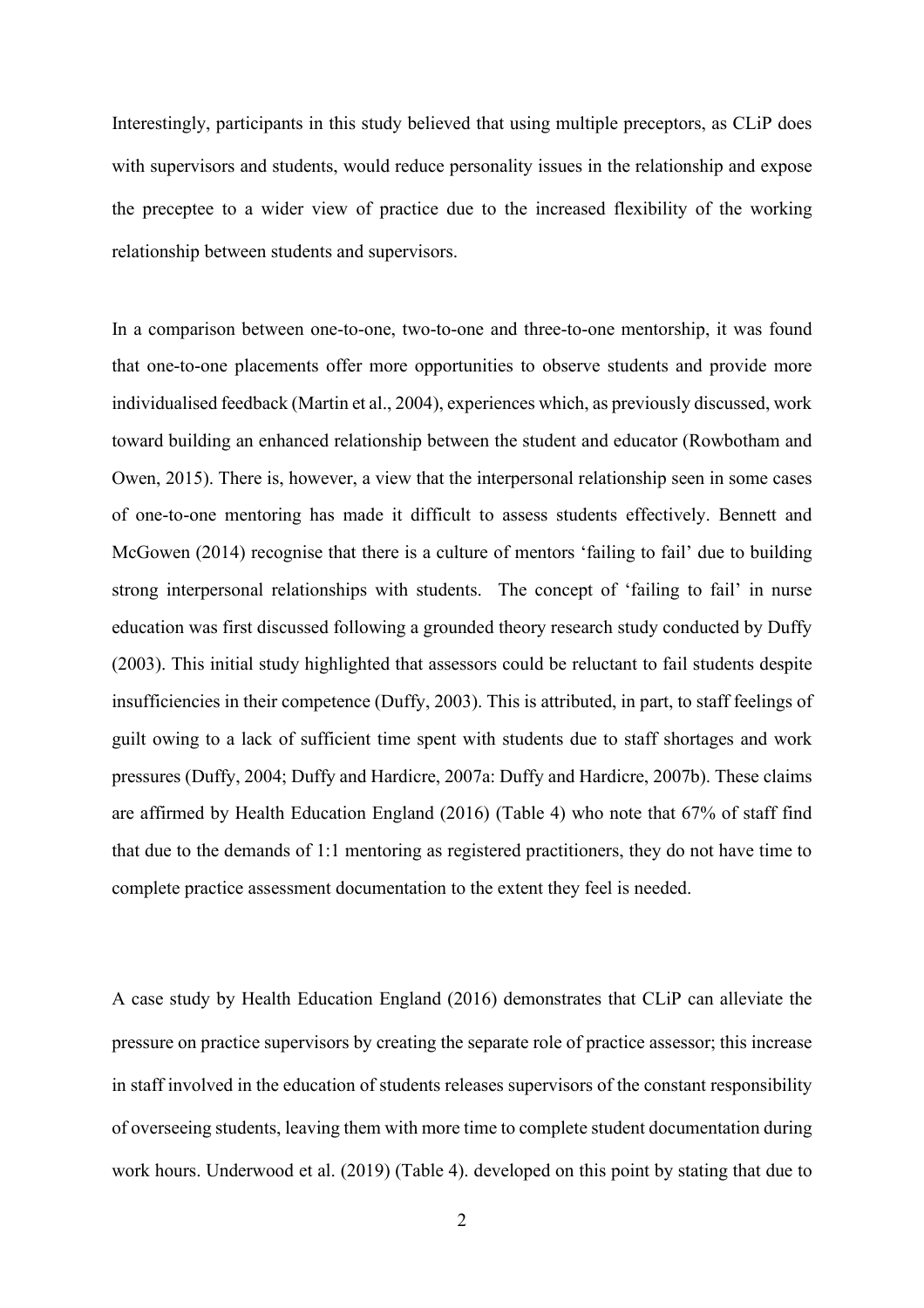students being supervised by several registered staff, the coaching approach makes assessment simpler by reducing staff anxiety and easing the perceived burden of students (Leigh, Littlewood and Heggs, 2018). This is further aided by the role of peer assisted learning in CLiP; the increase in student dependence on each other reduces the likelihood of conflict in the relationships between students and assessors (Clarke, Williamson and Kane, 2018) (Table 4). When practicing within the principles of CLiP, students take more ownership of their learning and become more autonomous removing the pressures described by Bennett and McGowen (2014) (Table 4). Moreover, Chaffe et al. (2013) (Table 4) highlight that both staff and students demonstrated an increased sense of self-awareness during the programme in relation to developing relationships, not just between the involved parties, but across the multidisciplinary team (MDT).

Hill, Woodward and Arthur (2020) (Table 4) present a contrasting view, suggesting that CLiP may have a detrimental effect on nurse/student relationships because there is less chance to develop one-to-one interpersonal relationships. Jokelainen et al. (2011) (Table 4) has established that this type of relationship had proved to be beneficial for staff and students, something seen in the previous style of mentorship (Bennett and McGowen, 2014). In response to this, Mort et al. (2017) imply that the type of peer assessment promoted by CLiP encourages positive interpersonal relationships between students, with little or no negative impact on the relationship between registered staff and student nurses.

Ultimately, the evidence suggest that the coaching model has a significantly positive impact on the relationship between staff and students. Testimonies collected by Power and Wilson (2019) (Table 4) describe the relationship as one of 'partners in care', stating that this is built on trust, mutual respect, and professionalism. Similarly, Byrne (2007) (Table 4) had described the coaching relationship as 'non-judgemental and non-directive' adding that staff take away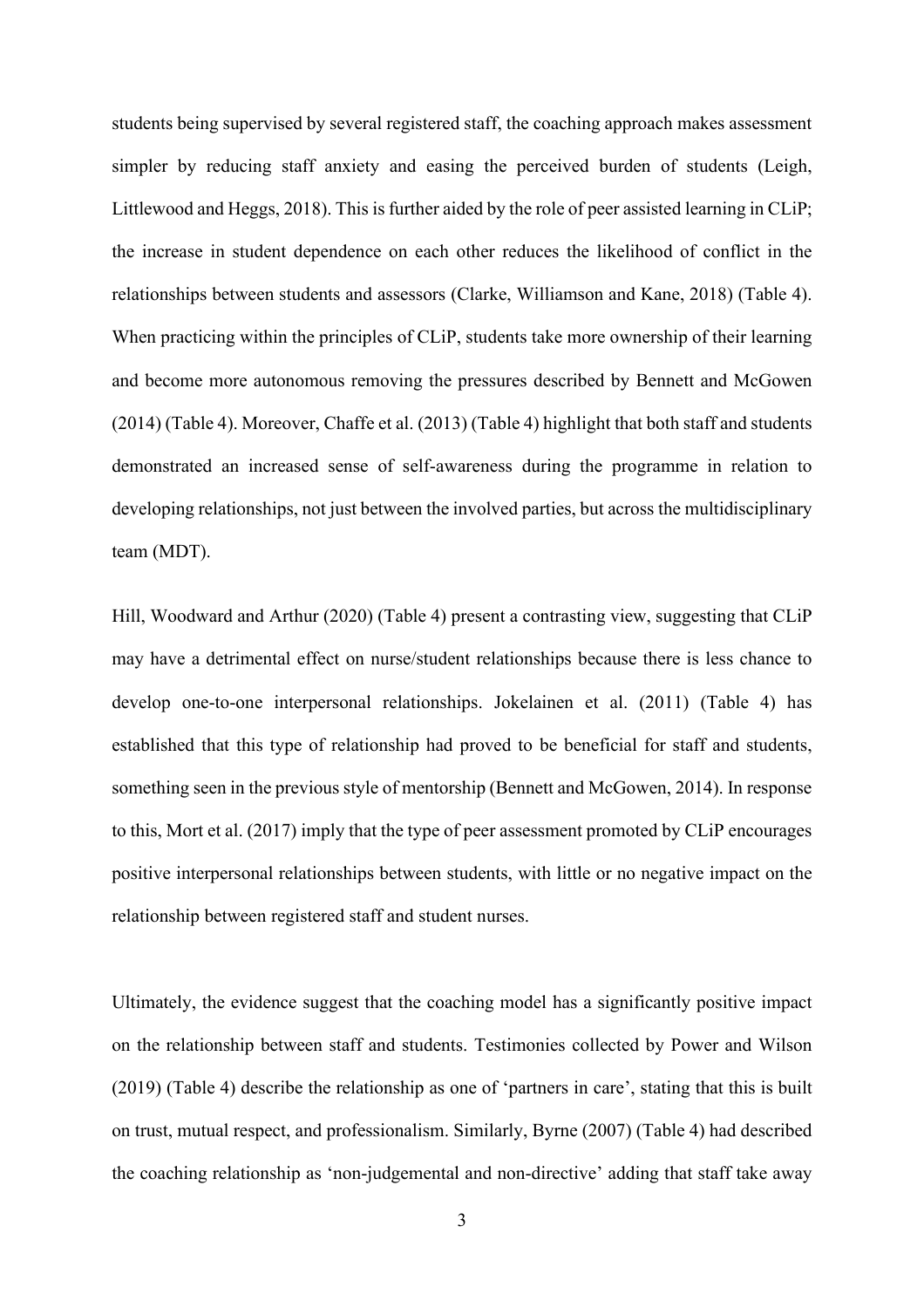skills such as clarity of thinking, commitment to action and enhanced communication skills, improving wider nursing culture.

# **The impact of coaching styles of student supervision on student autonomy whilst in clinical practice**

The 2012 Willis Report identified several areas for improvement as a means of reinforcing the significance of nursing as a profession. One theme established by the report was what Willis (2012) described as 'learning to nurse', and the importance of gaining authentic clinical experience as fundamental in developing an autonomous nursing workforce. Chaffe et al. (2013) recognised that self-awareness and development are among the founding principles of a coaching model and this is noted across the literature. Practising in a genuine clinical environment, as recommended by Willis (2012), offers students a realistic learning experience in which they can interact with and care for their patients relatively independently from their supervisors (Liljedahl et al., 2016). Byrne (2007) describes coaching as an empowering approach to nursing, which offers the workforce motivation and inspiration, in turn developing staff and student autonomy. The emphasis coaching places on autonomy can assist nurses to engage in productive partnerships with their patients, reducing the negative ramifications reported by Kak, Burkhalter and Cooper (2001).

Hirdle et al. (2020) found that the implementation of a coaching model as a means of student supervision is rewarding for registered staff, developing their communication skills as well as their commitment to action in practice (Byrne, 2007). Correspondingly, students have been seen to develop their own critical analysis as well as their leadership and management skills when practising within a coaching model, developing their autonomy through authentic clinical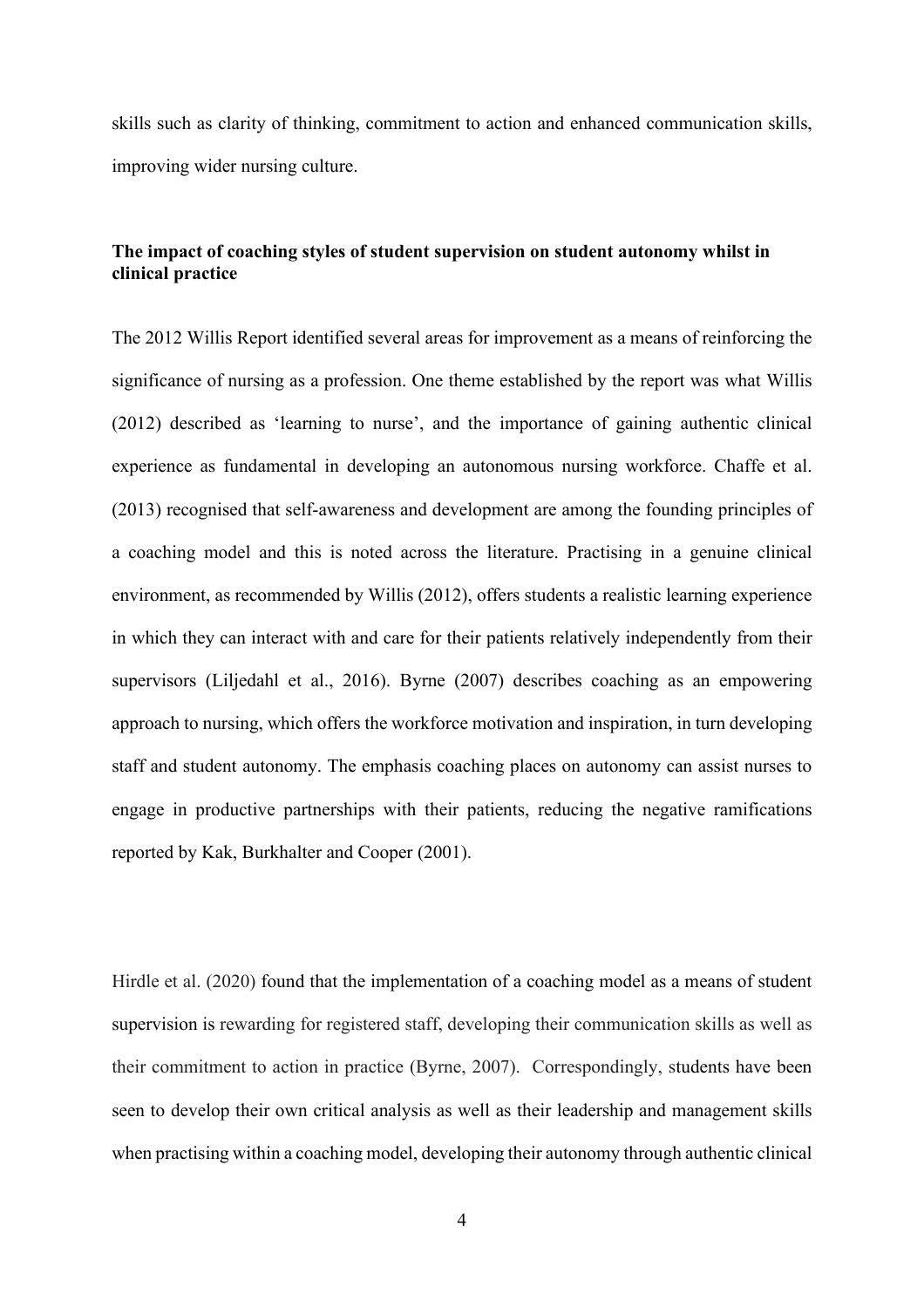practice (Underwood et al., 2019). Furthermore, the basis of the coaching framework is a philosophy whereby professionals are encouraged to provide solution focussed care, assume responsibility by placing the central focus on patient care (Lobo, Arthur and Lattimer, 2014).

Coaching is an effective approach for individual professional development as seen in an evaluation of CLiP by Hill, Woodward and Arthur (2020). Students on a CLiP placement felt an increased sense of autonomy and self-efficacy when utilising coaching and peer supervision (Hellström-Hysona, Märtenssonab and Kristofferzonab, 2012), whilst those mentored in the previous one-to-one method felt that they were overlooked in their role and made no significant development in their clinical practice. Additionally, CLiP placements have been found to promote greater self-awareness in student nurses, which Chaffe et al. (2013) attribute in part to the significance of reflection in the CLiP model. Reflection is an essential part of nursing as it demonstrates a clear commitment to development and improving on practices in healthcare (Naicker and van Rensburg, 2018).

Irwin Bliss and Poole (2018) stated that newly qualified nurses feel that at the point of registration, their practical skills and clinical knowledge is somewhat lacking. Literature suggests that a coaching model of supervision assists students with this as they begin the transition to a registrant (Power and Jewell, 2018) (Table 4). Coaching is particularly useful during this period as pre-registration nurses can find transitioning into the role of a registrant challenging and overwhelming, however the sense of belonging and heightened independence offered by a coaching model has reportedly made this easier across several studies (Power and Jewell, 2018; Hart, 2019).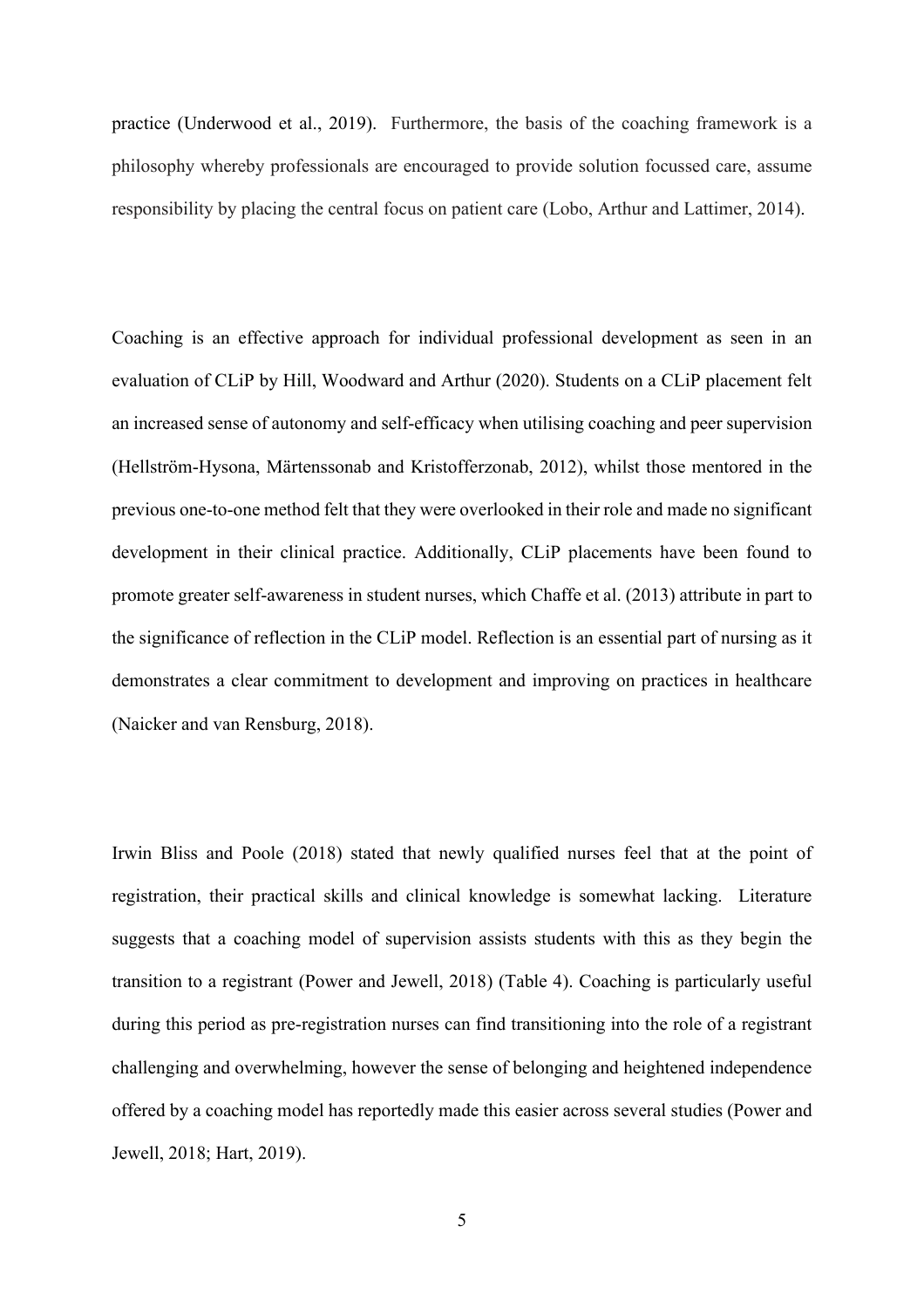Perry, Henderson and Grealish (2018) acknowledge that in their role as supervisors, nurses require up to date and relevant knowledge of their students' ability in order to promote a gradual increase in student independence. This can be difficult within a coaching framework due to the involvement of multiple students and nurses and the increased flexibility of rostering (Perry, Henderson and Grealish, 2018). This is supported by Millington et al. (2019) (Table 4), who found that students felt working in a style of supervision like CLiP was beneficial during the initial stages of placement due to supported peer learning, however felt one-to-one mentorship allowed for greater autonomy. This was explained in the study as being a result of the perceived lack of individualised feedback received by students, hindering the interpersonal nature of the relationship and consequently decreasing the likelihood of increased autonomy. Evidence shows that such interpersonal relationships can heavily influence a student's confidence and willingness to be more self-directed in their practice (Perry, Henderson and Grealish, 2018) (Levett-Jones et al., 2009).

# **Change management during the implementation of a coaching style of student supervision.**

The process of change management in clinical practice can be delicate, with the way change is implemented affecting its ultimate efficiency and sustainability (Leigh, Littlewood, and Heggs, 2018). In order to make it easier for staff and students to accept change, it must be implemented widely and consistently (Underwood et al., 2019). This is especially true when trying to amend the current system of mentoring which is widely embedded across nursing culture. Hirdle et al. (2020) highlighted in their study that staff may struggle with the challenges of moving from previous one-to-one style of mentorship relationship to a coaching approach.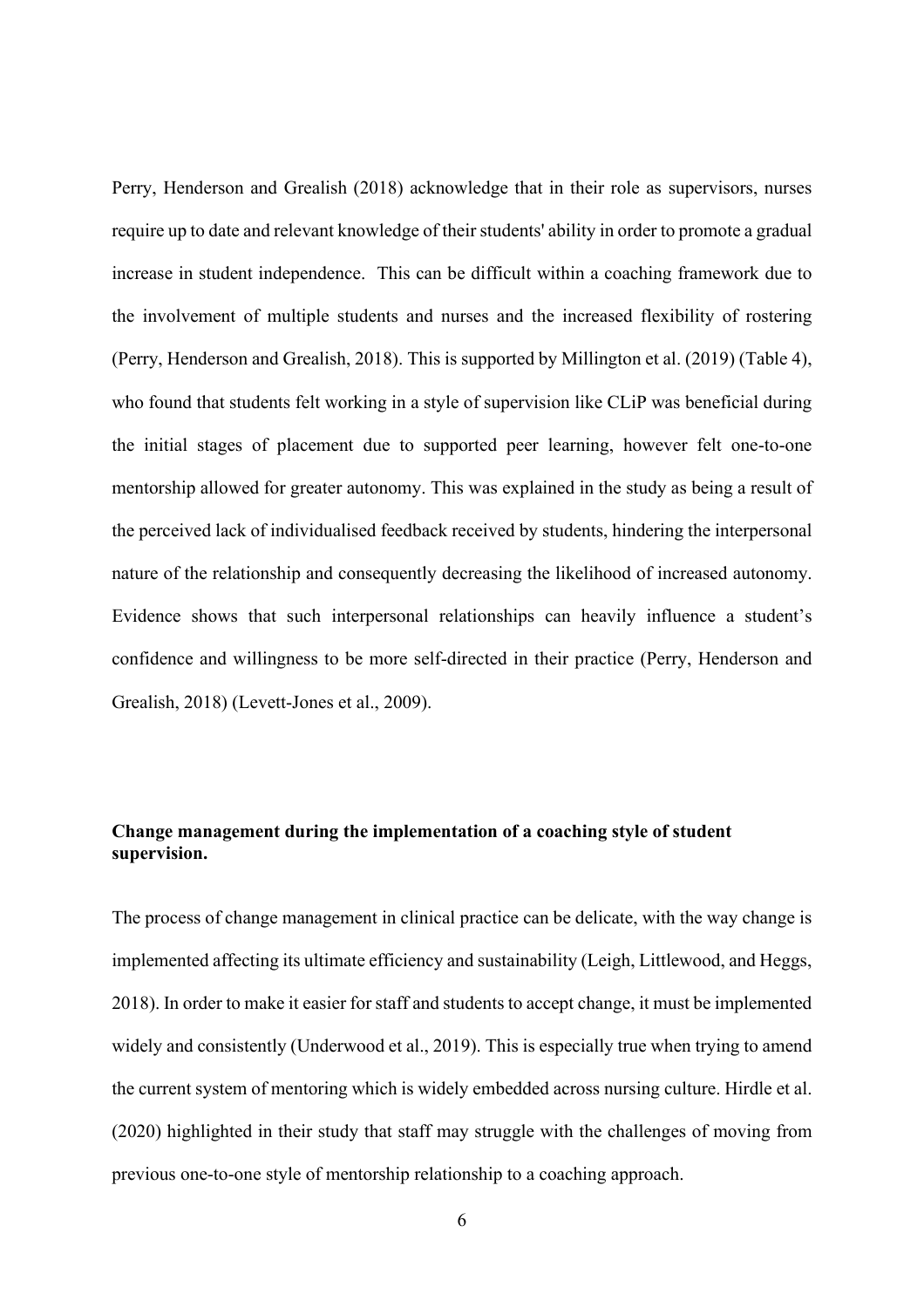Emphasis must be placed on the significance of effective leadership and management in order to secure a shift in mindset from the traditional mentorship model to a coaching model (Clarke, Williamson, and Kane, 2018; Leigh, Rutherford, Williamson, 2017). Moving to a new model of supervision should be an opportunity for a measured and resourced implementation of change management and not an ineffective ill-considered resolution to staffing issues regarding student supervision (Clarke, Williamson, and Kane, 2018). Hill, Woodward and Arthur (2020) support this and identify the need for a positive culture if there is a change to the supervision of students in practice; a culture which is accepting of and adapts well to change and is focused on learning (Mort et al., 2017); strong and supportive management was considered to be fundamental in the successful implementation of the coaching model (Mort et al., 2017). According to Levett-Jones et al. (2009) teamwork is advantageous in ensuring the coaching framework is implemented effectively. This includes the preparation and education of the full MDT surrounding the principles of coaching (Chaffe et al., 2013). McCusker & Welply (2020) make the case that whilst the procedural aspects of coaching are easily adopted, the attitudinal aspects require greater acculturation. Leigh et al. (2018) add to these suggestions, highlighting that effective communication, consultation, engagement with those involved with students' clinical learning experience helps to establish a culture that welcomes change and a sense of belonging for all parties from the outset. Whilst a coaching model can enhance nursing culture, it can only truly thrive in a pre-established positive culture (Byrne, 2007).

The need to prepare involved parties prior to the implementation of a new model of supervision was explored by Narayanasamy and Penney (2014) who, whilst acknowledging the importance of effective leadership, report that for coaching to be effective, there must be sufficient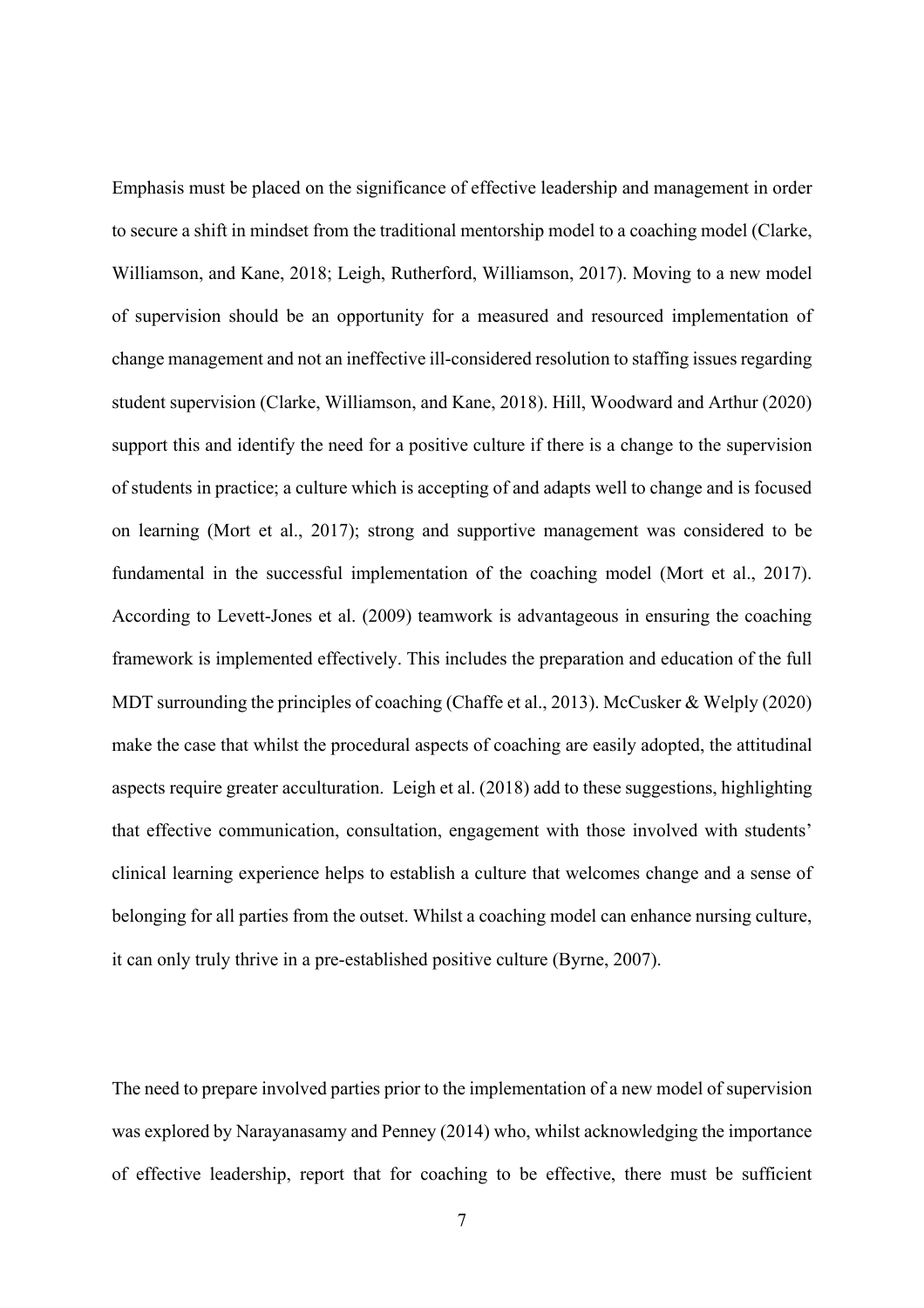engagement by students and coaches. Research has shown that insufficient preparation of the learning environment and lack of commitment from staff can be barriers to introducing a coaching model (Hirdle et al., 2020). Nelson et al. (2004) documented the significance of effectively preparing staff nurses for their role as coaches, to ensure their effectiveness. Henderson et al*.* (2010) suggest that preparation is an effective means of increasing staff and student commitment to a new model of supervision. The findings of Hill, Woodward and Arthur (2020) seem to suggest that preparation of both pre-registration and registered nurses in the initial application of the CLiP model were insufficient. They propose the need for a more standardised approach to preparation in order to better facilitate implementation and increase engagement.

Leigh et al. (2018) describe coaching as a system which requires behavioural change, encouraging people to develop their own solutions to problems in practice. Likewise, Hirdle et al. (2020) note the transferability of coaching outside of student supervision warrants its use across nursing practice and can ensure change is navigated effectively in a way which is beneficial for staff.

#### **Limitations**

Little reference is made to the role of first years in coaching models and in some studies, they are not involved at all (Chaffe et al., 2013). Whilst the same degree of autonomy expected by third years is not expected by novice students, it is not beyond reason to believe that in a coaching environment, first years could be overlooked (Hill, Woodward and Arthur, 2020).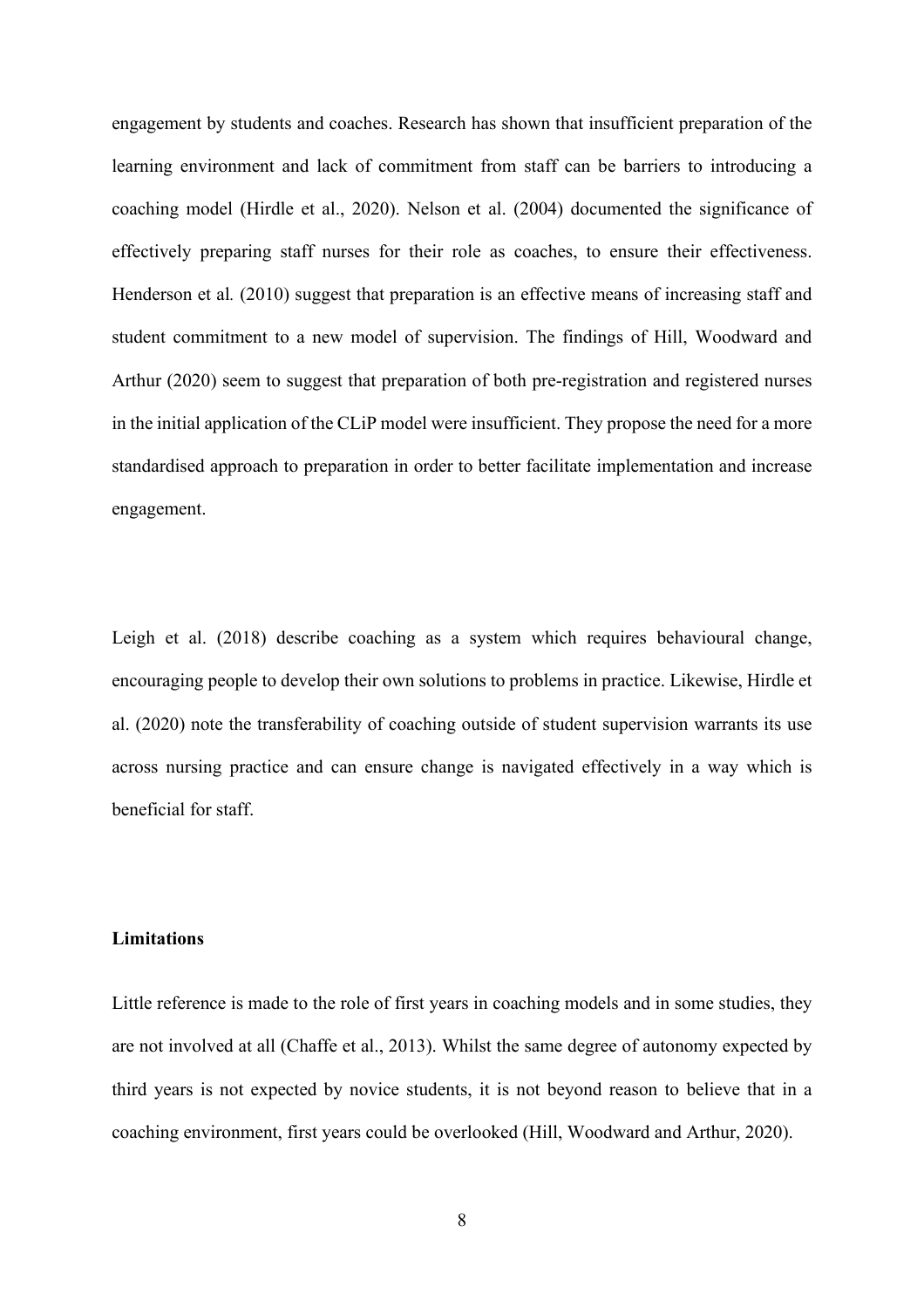# **Conclusion**

The implementation of a coaching model of student supervision is beneficial to nursing culture. With careful implementation and sufficient preparation in clinical areas, the enhanced quality of the working relationship between staff and students serves to create more autonomous, critical and skilled staff nurses in the future. Ultimately, it is the effect this approach will have on patient care which earns its merit. An autonomous and safe workforce with a strengthened team ethic and wider understanding of each other's roles, as well as the roles of other professionals, promotes a positive culture with patient care at the centre.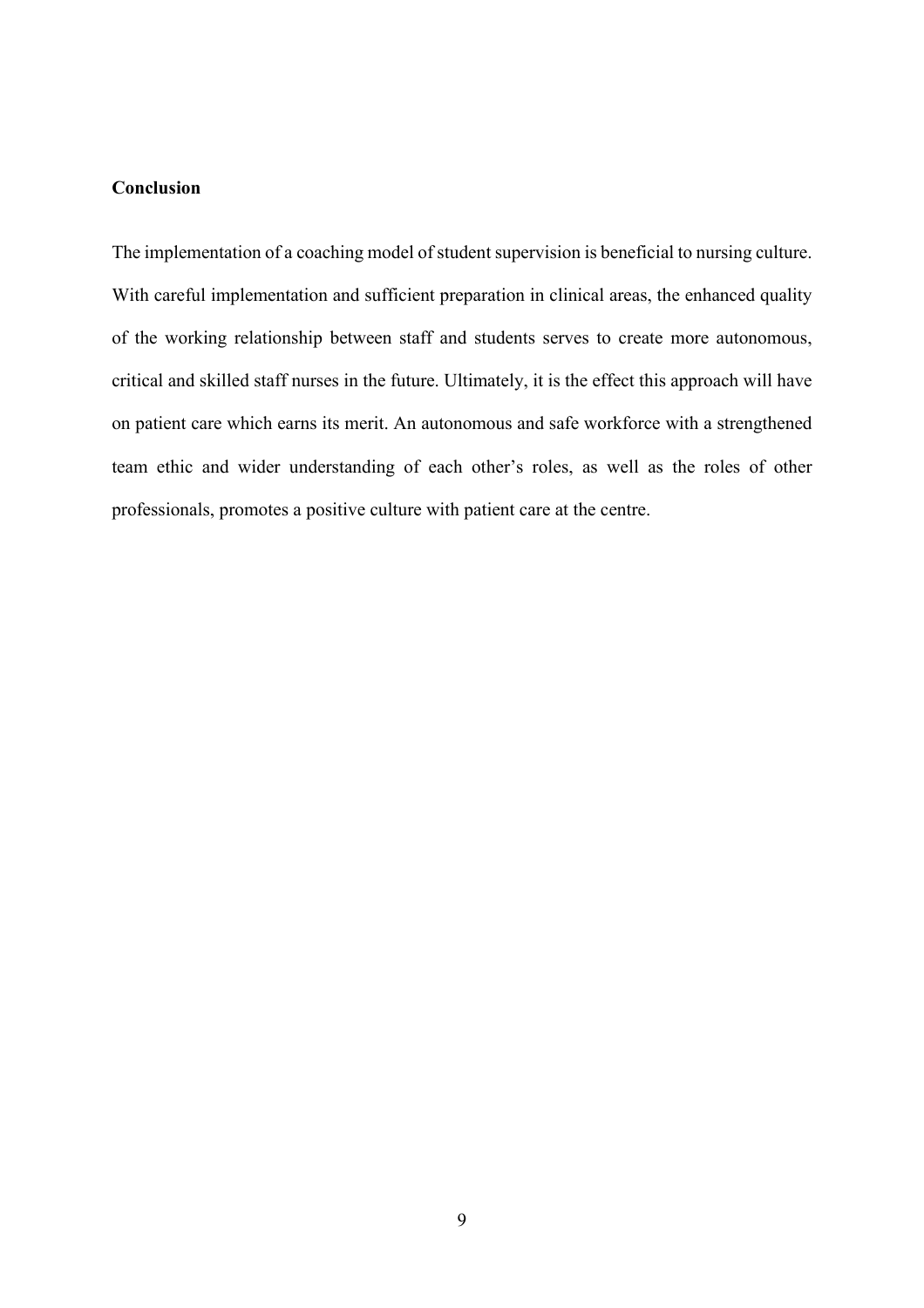#### **References**

Abrami, P.C., Cohen, P.A., and d'Apollonia, S., 1988. Implementation problems in metaanalysis, Review of Educational Research, 58, 151–179.

Alliant Libraries., 2018. What is a Boolean Operator? Available at: [https://library.alliant.edu/screens/boolean.pdf.](https://library.alliant.edu/screens/boolean.pdf) [Accessed: 14<sup>th</sup> April 2020].

Andrews, M. and Chilton, F., 2000. Student and mentor perceptions of mentoring effectiveness, Nurse Education Today, 20, 555–562.

Bennett, M., and McGowan, B., 2014. Assessment matters-mentors need support in their role, British Journal of Nursing, 23(9), 454–458.

Bhurtun, H.D., Azimirad, M., Saaranen, T., and Turunen, H., 2019. Stress and Coping Among Nursing Students During Clinical Training: An Integrative Review, Journal of Nursing Education, 58(5), 266–276.

Byrne, G., 2007. Guest editorial: unlocking potential - coaching as a means to enhance leadership and role performance in nursing, Journal of Clinical Nursing, 16(11), 1987–1988.

Cullum, N., Ciliska, D., Haynes, R.B., and Marks, S., 2008. Evidence-Based Nursing. An Introduction. RCN, BMJ Journals, Blackwell Publishing, Oxford.

Cavendish, C., 2013. An Independent Review into Healthcare Assistants and Support Workers in the NHS and social care settings. London: The Stationery Office.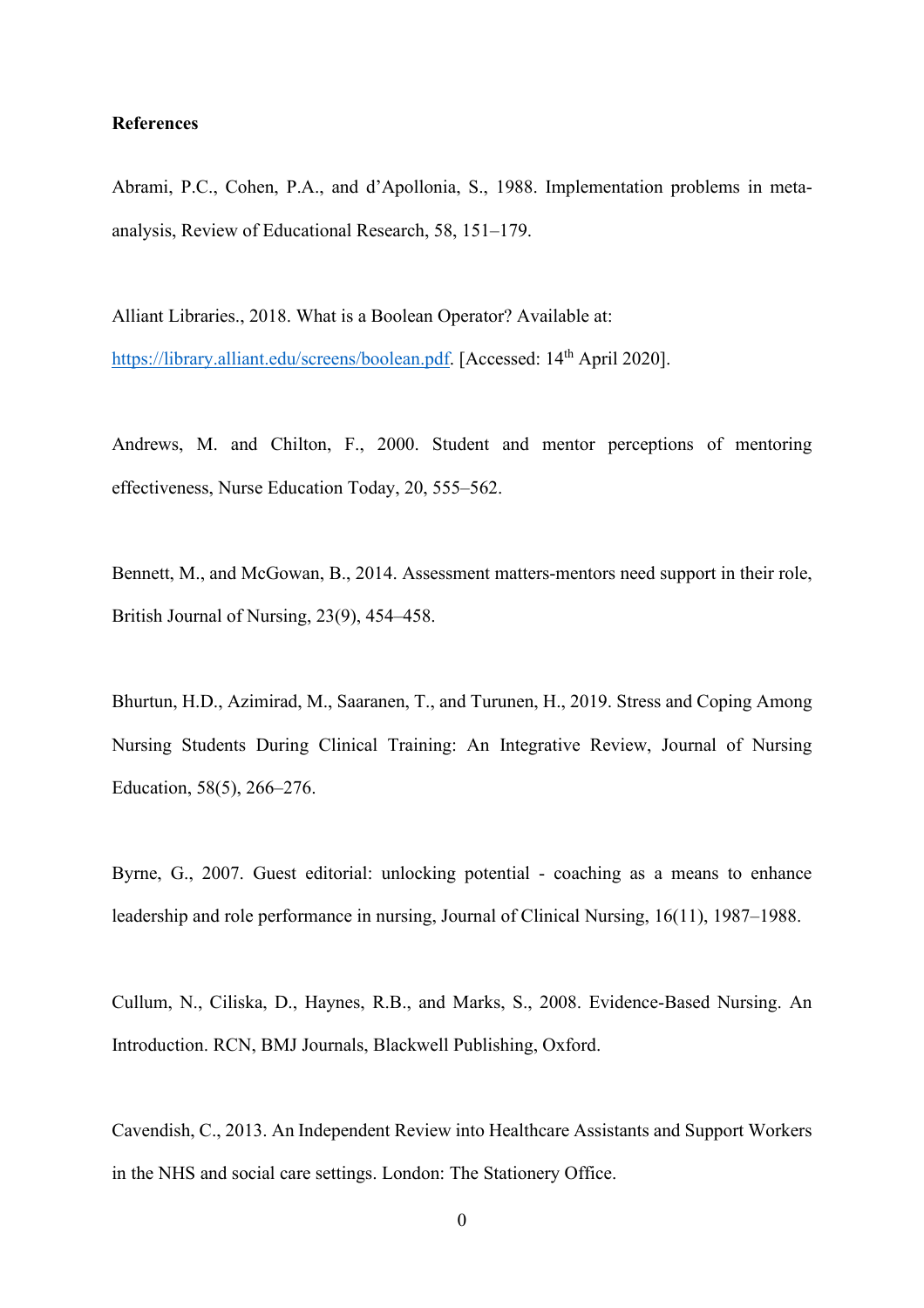Clarke, D., Williamson, G.R., and Kane, A., 2018. Could students' experiences of clinical placements be enhanced by implementing a Collaborative Learning in Practice (CliP) model? Nurse Education in Practice, 33, 3-5.

Chaffe, E., Chapman, J., Cullen, M., Dean, M., Haines, C., Hollinshead, M., Howarth, M., Kennedy, S., Lloyd-Johnson, S., Newton-Hughes, A., Owens, D., Stephens. M., and Tudor, E., 2013. Interprofessional Working in Practice – Educating for the Future: The Development of the Salford Collaborative Learning in Practice (CLIP) Model. Available at: [https://www.researchgate.net/publication/297671454\\_Inter-](https://www.researchgate.net/publication/297671454_Inter-professional_working_in_practice_-_educating_for_the_future_The_development_of_the_Salford_Collaborative_Learning_in_Practice_CLIP_model)

[professional\\_working\\_in\\_practice\\_-](https://www.researchgate.net/publication/297671454_Inter-professional_working_in_practice_-_educating_for_the_future_The_development_of_the_Salford_Collaborative_Learning_in_Practice_CLIP_model)

educating for the future The development of the Salford Collaborative Learning in P ractice CLIP\_model. [Accessed: 14<sup>th</sup> April 2020].

Critical Appraisal Skills Programme UK., 2020. CASP checklists. Available at: <http://www.casp-uk.net/#!casp-tools-checklists/> [Accessed: 28<sup>th</sup> April 2020].

Cronin, P., Ryan, F., and Coughlan, M., 2008. Undertaking a literature Review: A Step-by-Step Approach, British Journal of Nursing, 17(1), 38-43.

Duffy, K., 2003. Failing Students: A Qualitative Study of Factors that Influence the Decisions Regarding Assessment of Students' Competence in Practice. Glasgow: Caledonian University.

Duffy, K., 2004. Mentors need more support to fail incompetent students, British Journal of Nursing, 13(10) 583.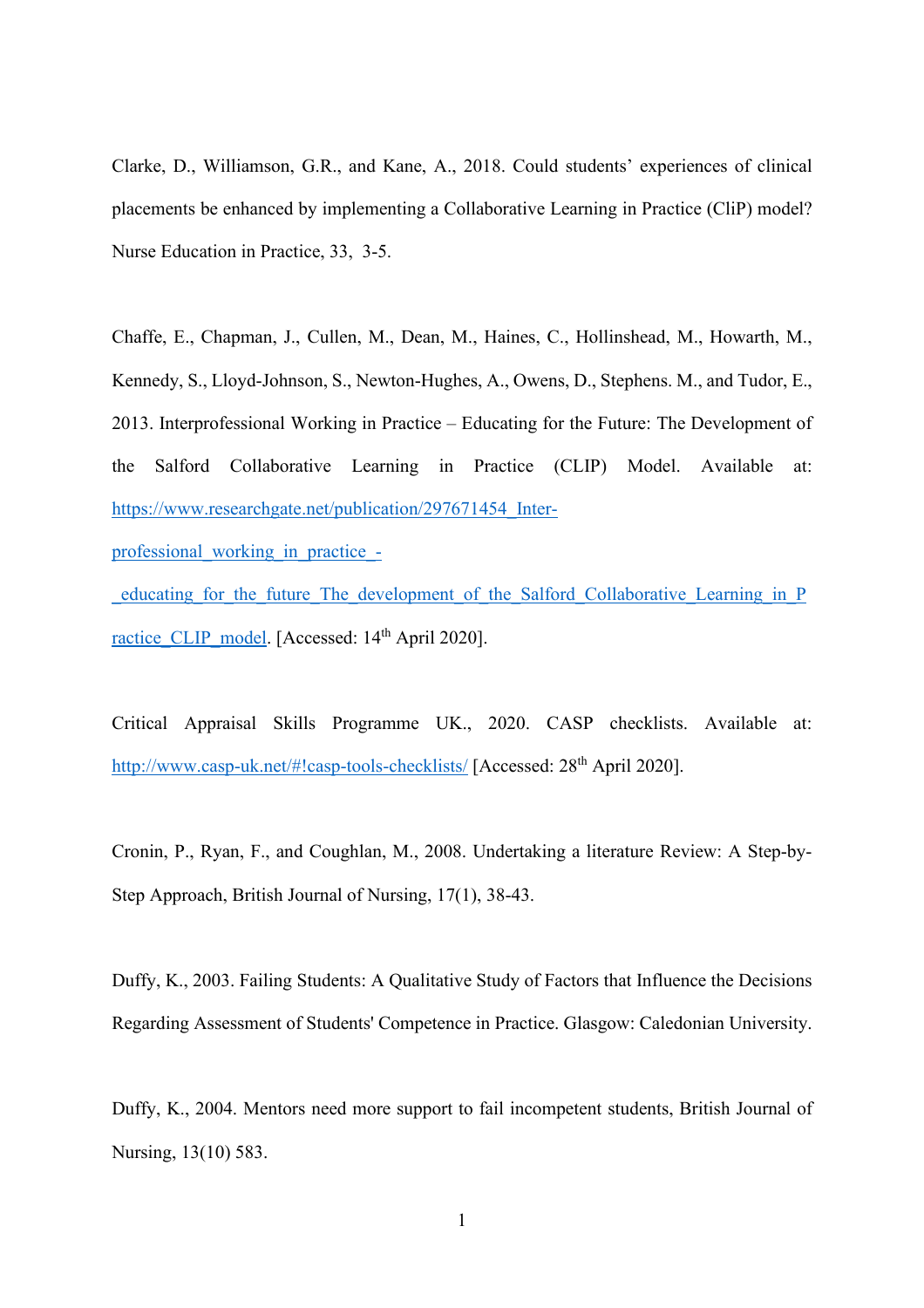Duffy, K. and Hardicre, J., 2007a Supporting failing students in practice 1: assessment, Nursing Times, 103(47), 28-9.

Duffy, K. and Hardicre, J., 2007b Supporting failing students in practice 2: management, Nursing Times, 103(48), 28-9.

Guyatt, G., Cairns, J., and Churchill, D., 1992. Evidence-Based Medicine: A New Approach to Teaching the Practice of Medicine. JAMA, 268(17), 2420–2425.

Grant MJ, Booth, A. (2009) A typology of reviews: an analysis of 14 review types and associated methodologies. Health Info Libr J. 26 91–108.

Hart, E., 2019. The experience of preparing for and transitioning to registered practice, British Journal of Nursing, 28(6), 362–368.

Health Education England., 2016. Case Study: Implementing Collaborative Learning in Practice - a new way of learning for Nursing Students. Available at: [http://www.ewin.nhs.uk/sites/default/files/eWIN%20Case%20Study%20-%20CLIP%20-](http://www.ewin.nhs.uk/sites/default/files/eWIN%20Case%20Study%20-%20CLIP%20-%20a%20new%20way%20of%20learning%20for%20student%20nurses.pdf) [%20a%20new%20way%20of%20learning%20for%20student%20nurses.pdf.](http://www.ewin.nhs.uk/sites/default/files/eWIN%20Case%20Study%20-%20CLIP%20-%20a%20new%20way%20of%20learning%20for%20student%20nurses.pdf) [Accessed: 10<sup>th</sup> February 2020].

Hellström-Hysona, E., Mårtenssonab, G., and Kristofferzonab M.L., 2012. To take responsibility or to be an onlooker. Nursing students' experiences of two models of supervision.Nurse Education Today, 32(1), 105–110.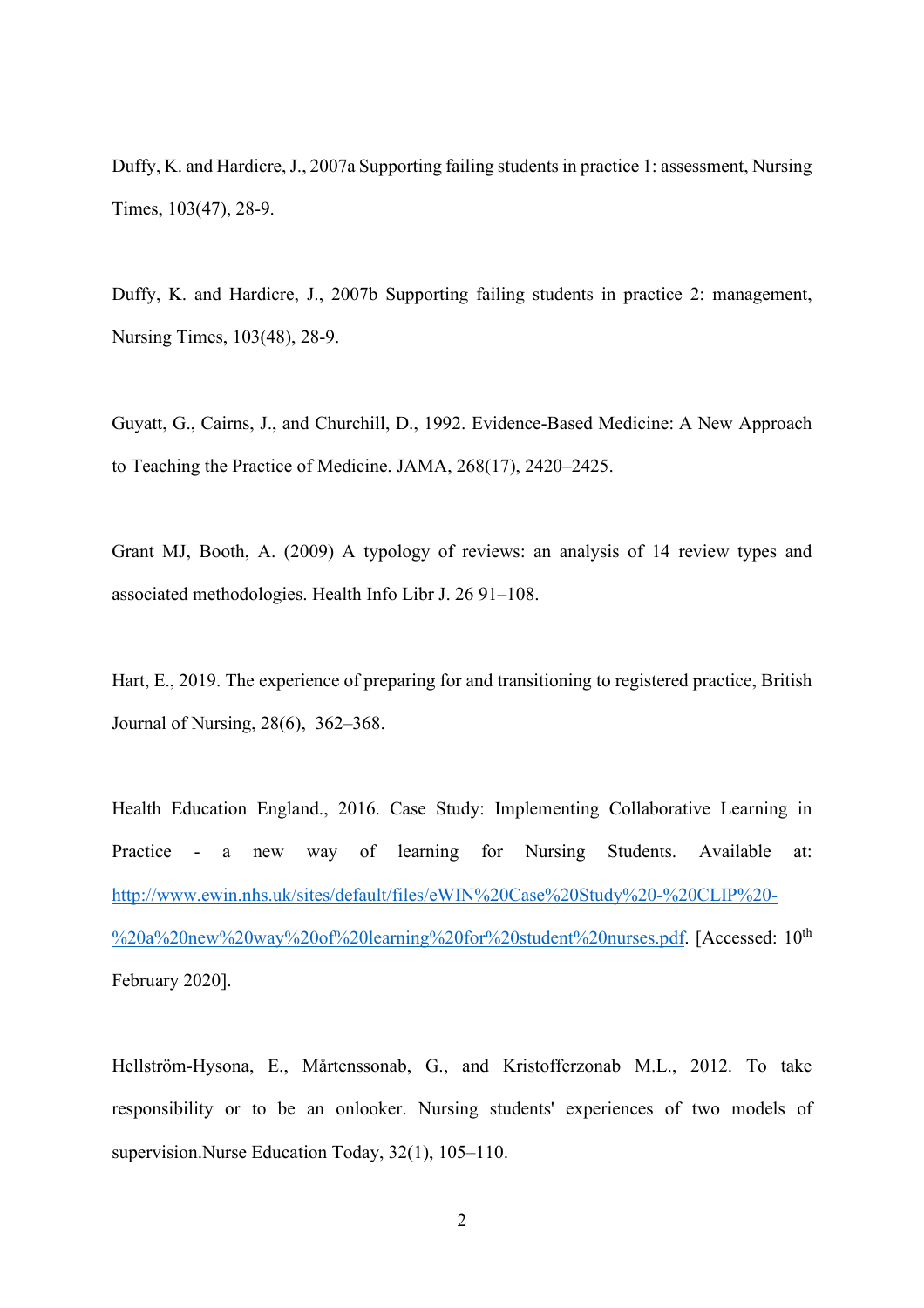Henderson, A., Twentyman, M., Eaton, E., Creedy, D., Stapleton, P., and Lloyd, B., 2010. Creating supportive clinical learning environments: an intervention study*,* Journal of Clinical Nursing*,* 19, 177–182.

Hill, R., Woodward, M., and Arthur, A., 2020. Collaborative Learning in Practice (CLIP): Evaluation of a new approach to clinical learning, Nurse Education Today, 85, p. N.PAG.

Hirdle, J., Keeley, S., Allan, L., and Bareham, S., 2020. A collaborative learning model for student nurses in child mental health, Nursing Times, 116(1), 50–52.

Irwin, C., Bliss, J., and Poole, K., 2018. Does Preceptorship improve confidence and competence in Newly Qualified Nurses: A systematic literature review, Nurse Education Today, 60, 35–46.

Johnson, R. B., and Christensen, L. B., 2014. Educational Research: Quantitative, Qualitative, And Mixed Approaches. Fifth edition. Sage, Thousand Oaks: CA.

Jokelainen, M., Turunen, H., Tossavainen, K., Jamookeeah,D., and Coco, K., 2011. A systematic review of mentoring nursing students in clinical placements, Journal of Clinical Nursing, 20(19), 2854–2867.

Kak, N., Burkhalter, B., and Cooper, M.A., 2001. Measuring the competence of healthcare providers. Operations Research Issue Paper, 2(1), 1–28.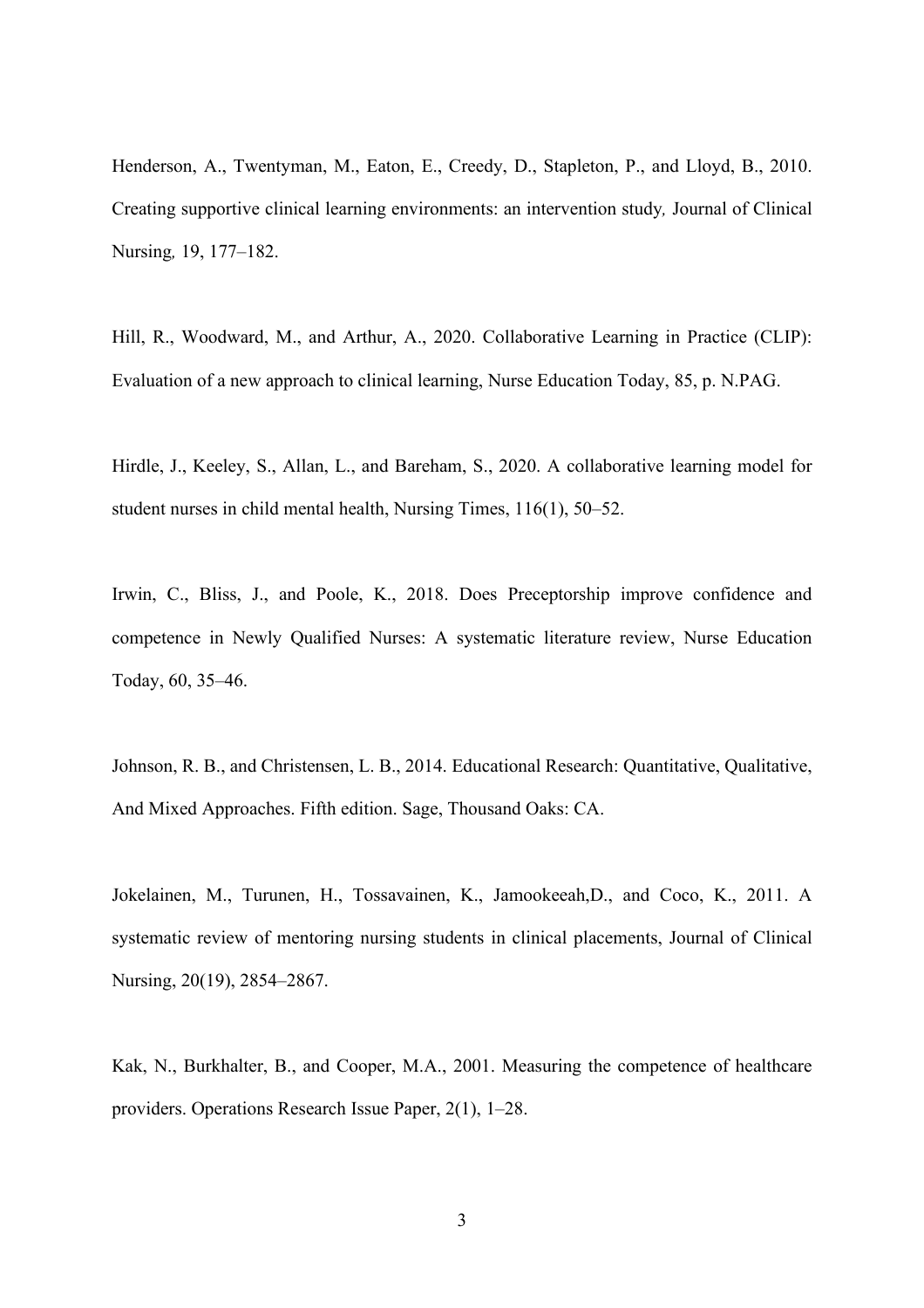Leigh, J., Rutherford, J., and Williamson, T., 2017. Stakeholder Perspectives of an Approach to Healthcare Leadership Development through Use of a Multidimensional Leadership Development Conceptual Model, International Journal of Practice-based Learning in Health and Social Care, 5, 77-97.

Leigh, J., Littlewood, L., and Heggs, K., 2018. Using simulation to test use of coaching in clinical placements, Nursing Times, 114(4), 194.

Levett-Jones, T., Lathlean, J., Higgins, I., and McMillan, M., 2009. Staff-student relationships and their impact on nursing students' belongingness and learning, Journal of Advanced Nursing 65(2), 316–324.

Liljedahl, M., Björck, E., Kalén, E., Ponzer, S., and Laksov, K.B., 2016. To belong or not to belong: nursing students' interactions with clinical learning environments – an observational study. Available at:

[https://www.researchgate.net/publication/305923031\\_To\\_belong\\_or\\_not\\_to\\_belong\\_Nursing](https://www.researchgate.net/publication/305923031_To_belong_or_not_to_belong_Nursing_students) students' interactions with clinical learning environments - An observational study. [Accessed: 14<sup>th</sup> April 2020].

Lobo, C., Arthur, A., and Lattimer, V., 2014. Collaborative Learning in Practice (CLiP) for pre-registration nursing students - A background paper for delegates attending the CLiP conference at UEA on Thursday 18th September. Available at: [https://healthacademy.lancsteachinghospitals.nhs.uk/download.cfm?doc=docm93jijm4n4877.](https://healthacademy.lancsteachinghospitals.nhs.uk/download.cfm?doc=docm93jijm4n4877.pdf&ver=9444) [pdf&ver=9444.](https://healthacademy.lancsteachinghospitals.nhs.uk/download.cfm?doc=docm93jijm4n4877.pdf&ver=9444) [Accessed: 10<sup>th</sup> February 2020].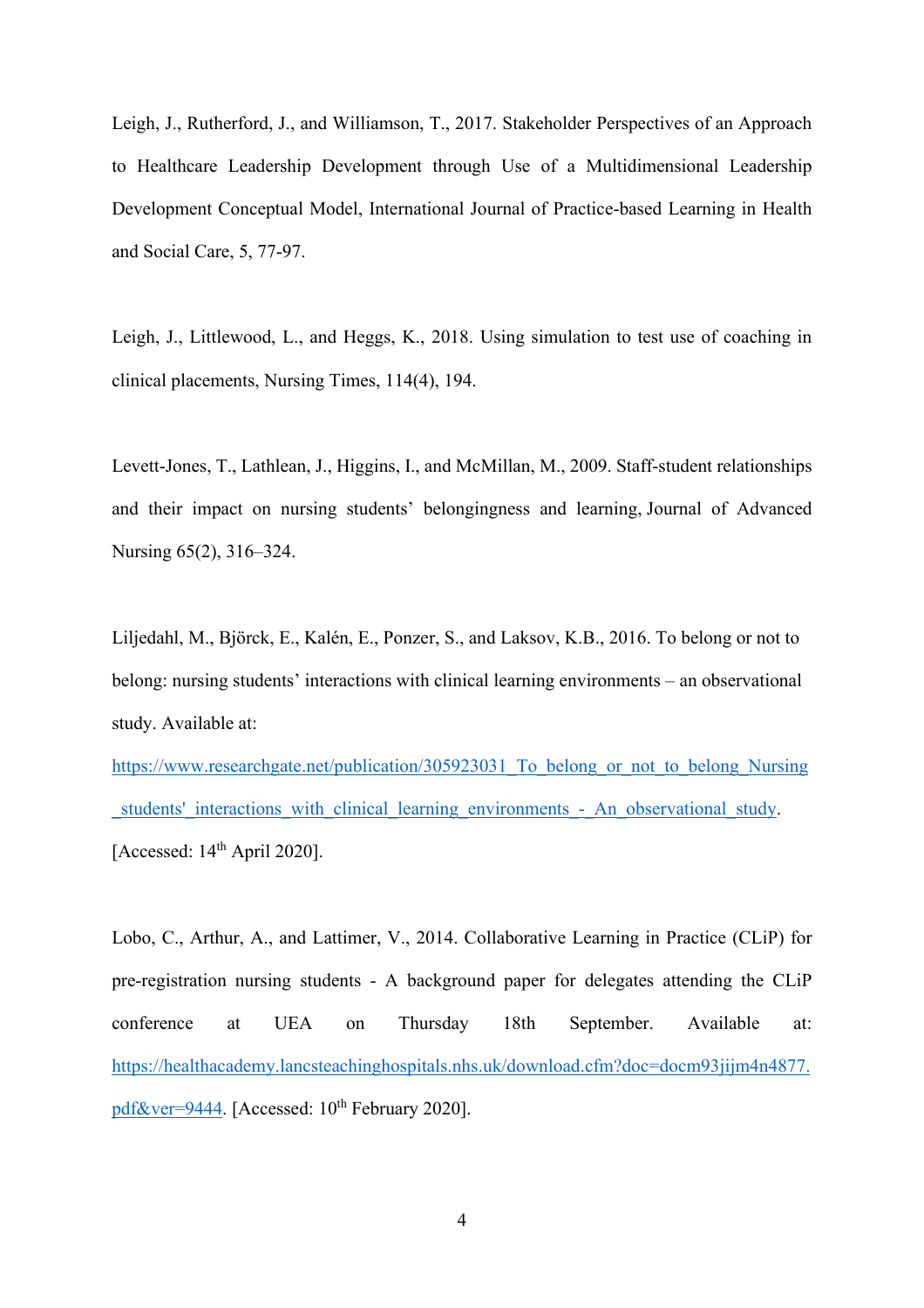Martin, M., Morris, J., Moore, A., Sadlo, G. and Crouch, V., 2004. Evaluating Practice Education Models in Occupational Therapy: Comparing 1:1, 2:1 and 3:1 Placements, British Journal of Occupational Therapy, 67(5), 192–200.

Millington, P., Hellawell, M., Graham, C., and Edwards, L., 2019. Healthcare practice placements: back to the drawing board?, British Journal of Healthcare Management, 25(3), 145–153.

McCusker, S. and Welply, O., 2020. COACH: a cross-national study of coach training for teachers across 5 countries. Coaching: An International Journal of Theory, Research and Practice,.1-23.

Morgan, C., 2018. Nursing research using CINAHL. Available at: <https://www.rcn.org.uk/news-and-events/blogs/nursing-research-using-cinahl> [Accessed: 14<sup>th</sup>] April 2020].

Mort, E., Bruckel, J., Donelan, K., Paine, L., Rosen, M., Thompson, D., Weaver, S., Yagoda, D., and Pronovost, P., 2017. Improving Health Care Quality and Patient Safety Through Peerto-Peer Assessment: Demonstration Project in Two Academic Medical Centers, American Journal of Medical Quality, 32(5), 472–479.

Naicker, K., and van Rensburg, G. H., 2018. Facilitation of Reflective Learning in Nursing: Reflective Teaching Practices of Educators, Africa Journal of Nursing & Midwifery, 20(2), 1– 15.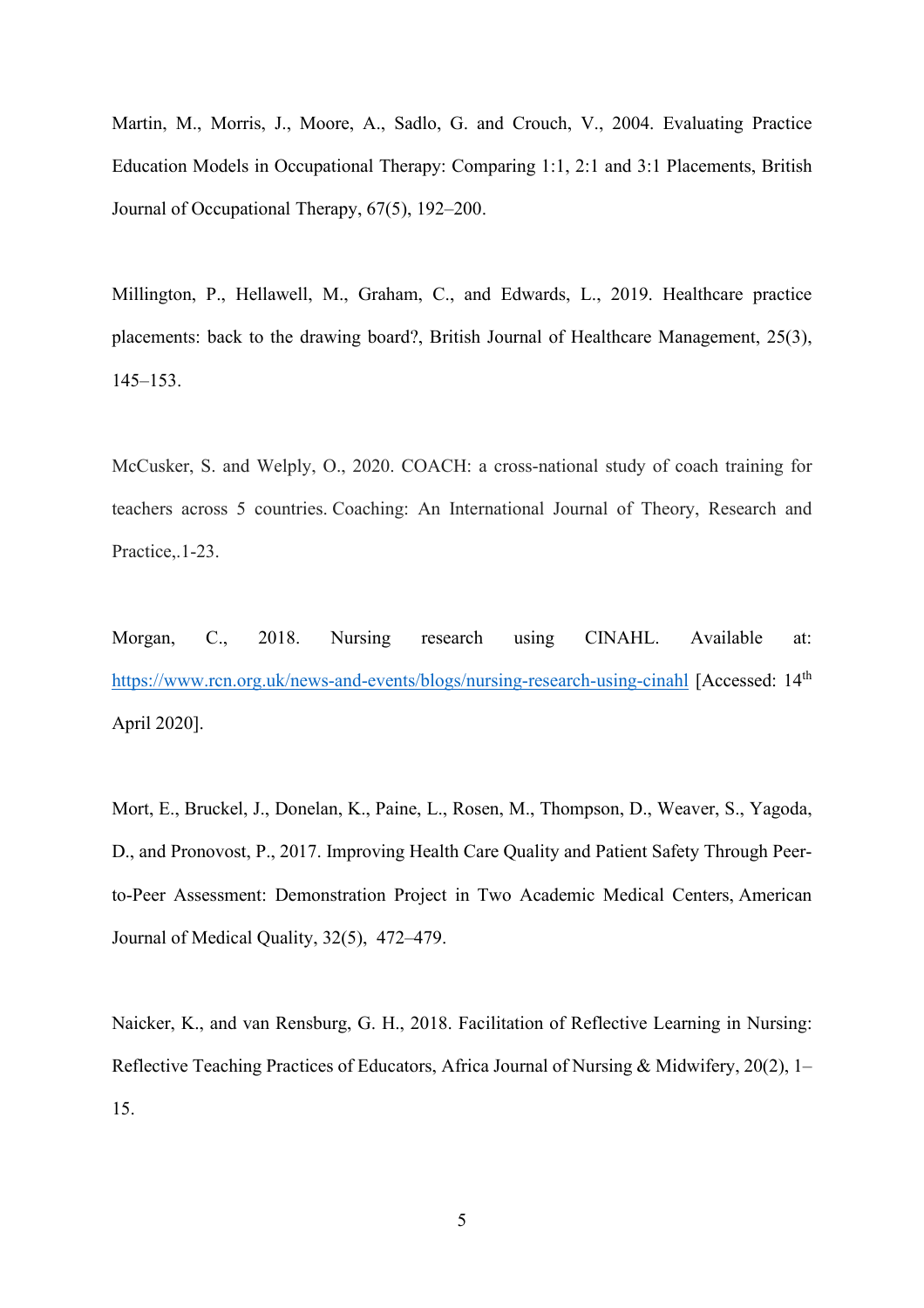Narayanasamy, A., and Penney, V., 2014. Coaching to promote professional development in nursing practice, British Journal of Nursing, 23, 568–573.

Nelson J.L., Apenhorst D.K., Carter L.C., Mahlum E.K., and Schneider, J.V., 2004. Professional issues. Coaching for competence, MEDSURG Nursing, 13(1), 32–35.

Nursing and Midwifery Council., 2008. Standards to support learning and assessment in practice. Available at: [https://www.nmc.org.uk/standards/additional-standards/standards-to](https://www.nmc.org.uk/standards/additional-standards/standards-to-support-learning-and-assessment-in-practice/)[support-learning-and-assessment-in-practice/.](https://www.nmc.org.uk/standards/additional-standards/standards-to-support-learning-and-assessment-in-practice/) [Accessed: 14<sup>th</sup> April March 2020].

Nursing and Midwifery Council., 2010. Standards for pre-registration nursing education, London: NMC.

Nursing and Midwifery Council., 2015. The Code: Professional standards of practice and behaviour for nurses and midwives, London: NMC.

Nursing and Midwifery Council., 2018. Realising professionalism: Standards for education and training. Part 2: Standards for student supervision and assessment, London: NMC.

Perry, C., Henderson, A., and Grealish, L., 2018. The behaviours of nurses that increase student accountability for learning in clinical practice: An integrative review, Nurse Education Today, 65, 177–186.

Power, A., and Jewell, L., 2018. 'Students in practice: The role of the student support midwife', British Journal of Midwifery, 26(7), 475–477.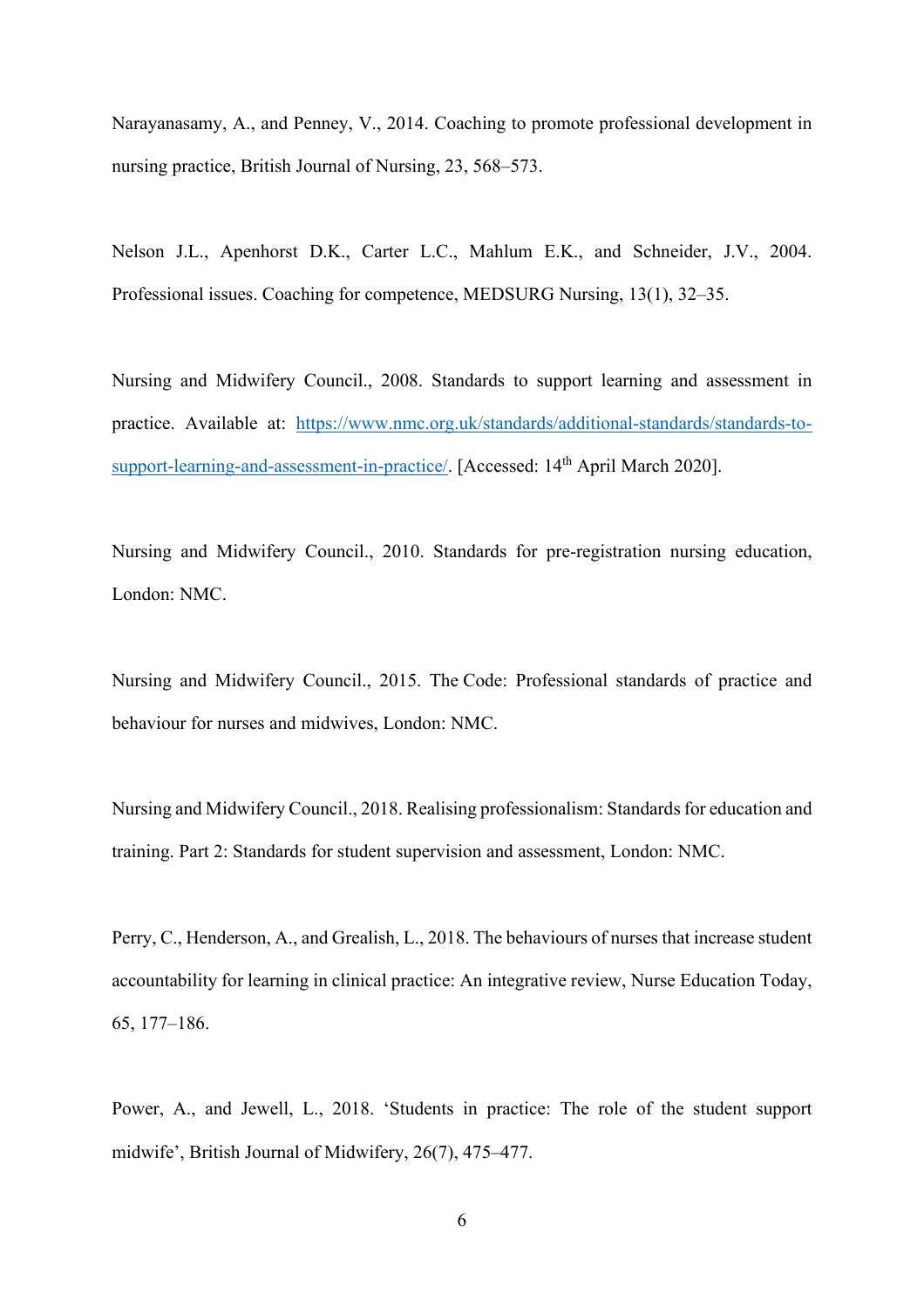Power, A., and Wilson, A., 2019. Mentor, coach, teacher, role model: what's in a name?, British Journal of Midwifery, 27(3), 184–187.

Richardson W.S., Wilson M.C., Nishikawa, J., and Hayward R.S., 1995. The well-built clinical question: a key to evidence-based decisions, American College of Physicians Journal Club, 123(3), 12–3.

Riva, J.J., Malik, K.M., Burnie, S.J., Endicott, A.R., and Busse, J.W., 2012. What is your research question? An introduction to the PICOT format for clinicians, The Journal of the Canadian Chiropractic Association, 56(3), 167-171.

Rowbotham, M., and Owen, R.M., 2015. The effect of clinical nursing instructors on student self-efficacy, Nurse Education in Practice, 15(6), 561–566.

Royal College of Nursing., 2015. RCN Mentorship Project 2015 - From Today's Support in Practice to Tomorrow's Vision for Excellence. London: Royal College of Nursing.

Stern, C., Jordan, Z., and McArthur, A., 2014. Developing the review question and inclusion criteria, American Journal of Nursing*,* 114(4), 53-56.

Underwood, S., Green, J., Walton, R., Hackett, K., Cooke, J., Pegg, M., and Armstrong, C., 2019. Evaluating the impact of a coaching pilot on students and staff, British Journal of Nursing, 28(21), 1394–1398.